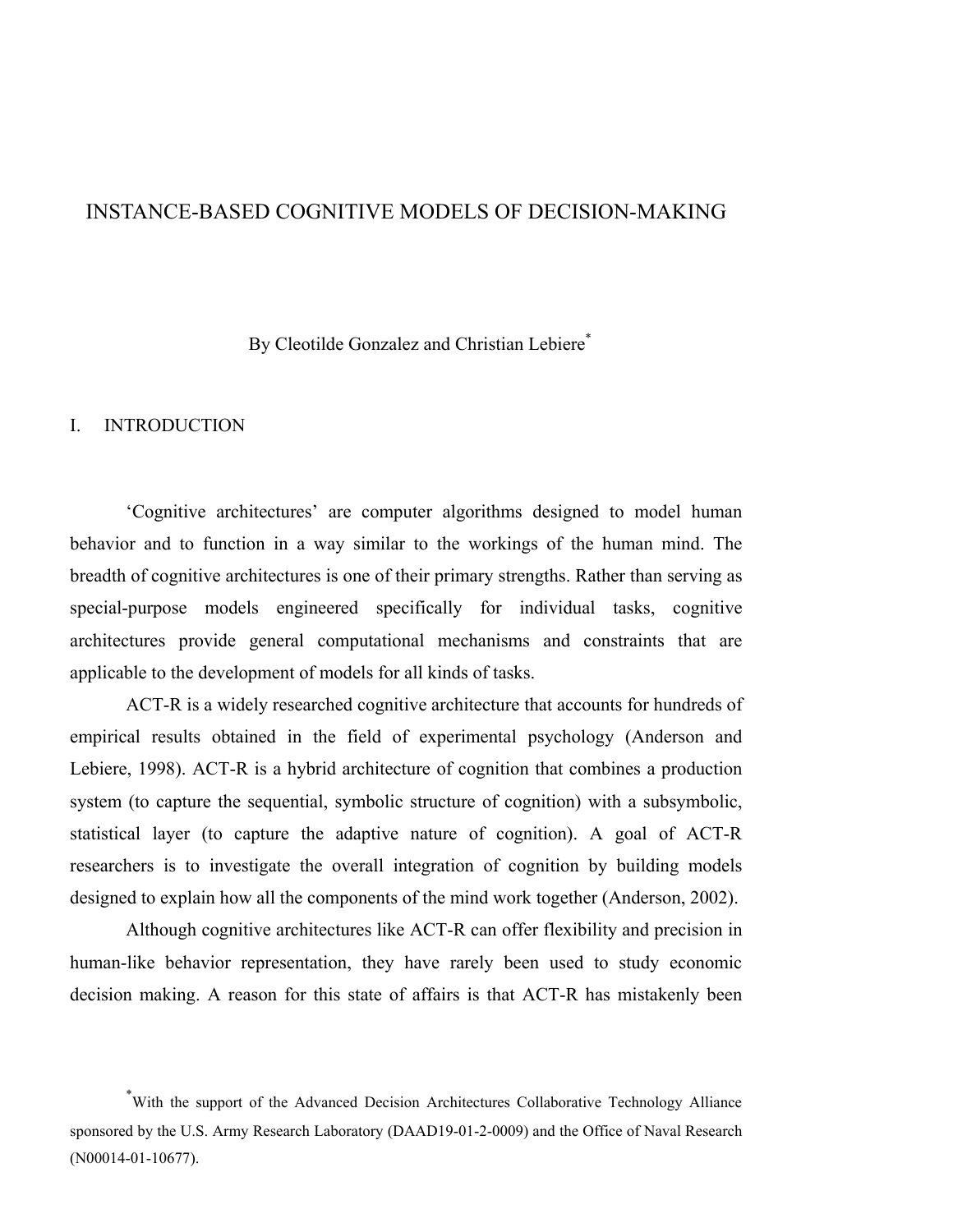conceptualized as a rule-based static theory that does not provide the flexibility necessary for uncertain decision situations, like economic settings. This chapter will demonstrate the potential of ACT-R to model economic decision making.

Economic decision making should be modeled as a learning process, involving more than calculation of expected values, accounting for human cognitive limitations and abilities, and allowing for flexibility in transfer of knowledge. This chapter summarizes evidence of successful ACT-R modeling of decision making processes of this kind. Several examples of ACT-R decision making models show that the same architecture can be used in a variety of tasks including dynamic control tasks, backgammon players and simple 2 x 2 gamers like in the Prisoner's Dilemma. We argue that for economic decision making settings as well as for many other tasks in which learning and decision making occur in unison, instance-based decision making is the most plausible learning mechanism (Gonzalez, Lerch and Lebiere, 2003). Other researchers have also theorized that instance-based decision making is a general mechanism used for all types of decision making under uncertainty (Gilboa and Schmeidler, 1995). All the models reported in this chapter have successfully used this instance-based approach in ACT-R, concluding that ACT-R can provide an integrated account of the psychology of decision making.

The rest of this chapter is organized as follows: Section 2 presents an introduction to the ACT-R cognitive architecture, its knowledge representation structures and memory and learning mechanisms. Section 3 summarizes the instance-based decision making approach from the psychology and economics perspectives. Section 4 presents a compilation of results from instance-based ACT-R models in individual decision making tasks and in 2 x 2 economic games. Section 5 further demonstrates the use of ACT-R instance-based decision making models in complex and more real-world tasks. Section 6 concludes.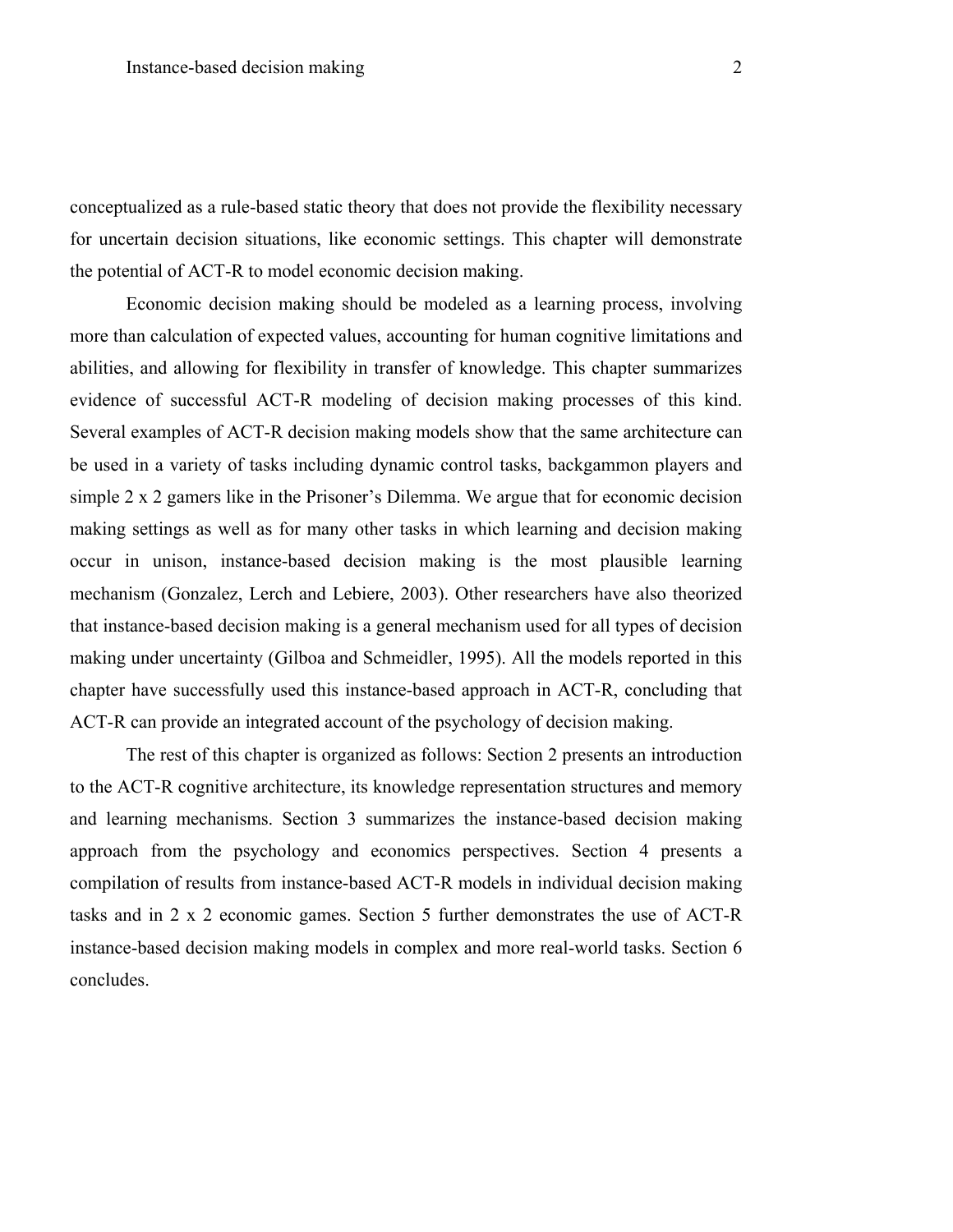### II. ACT-R COGNITIVE ARCHITECTURE

 $\overline{a}$ 

ACT-R 5.0 (Figure 1) is a modular, neurally plausible architecture structured as a set of localized modules (e.g., long-term memory, visual, motor) that interact through limited-capacity buffers connected to a central production, pattern-matching module.<sup>1</sup>



FIGURE 1. ACT-R 5.0 ARCHITECTURE

Although the perceptual/motor modules effectively constrain performance in a number of tasks and provide a principled model of interaction with the environment, they are not our focus in this chapter. Rather, we chose to explore high-level decision making,

<sup>1</sup>Current hypotheses regarding the neural location of the various modules and buffers are indicated in parentheses.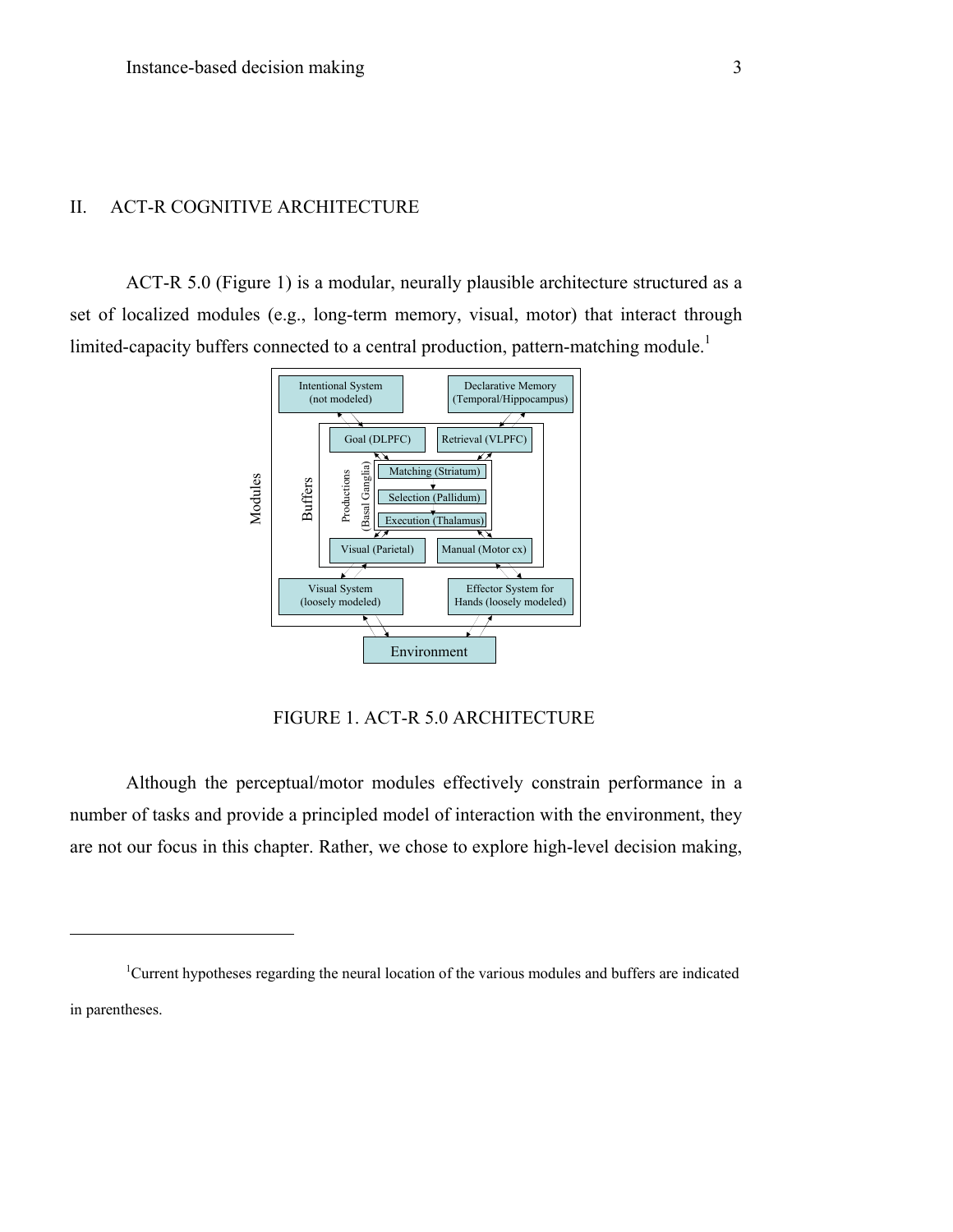for which declarative memory and the central production system are the modules of foremost importance.

ACT-R incorporates a symbolic system in which declarative knowledge and procedural knowledge interact in discrete cycles. Declarative structures called 'chunks' are used to store factual knowledge in the declarative memory. Chunks encode knowledge as structured, schema-like configurations of labeled slots. 'Productions' are modular, condition-action rules that encode procedural memory by representing potential actions to be taken when certain conditions are met. ACT-R also incorporates a subsymbolic system in which continuously varying quantities are processed simultaneously to produce many of the graded characteristics of human cognition. These subsymbolic quantities participate in neural-like activation processes that determine the speed and success with which decision makers access chunks in the declarative memory and resolve conflicts among productions. Finally, ACT-R also incorporates a set of learning processes that can lead to the creation of new symbolic knowledge structures and the modification of the subsymbolic quantities associated with those structures.

The subsymbolic activation processes believed to be implicated in instance-based decision making make a memory chunk available for retrieval to the degree that the similarity between a past experience and a current context (as defined by a current goal) indicates the usefulness of the chunk at that particular moment. Retrieving a chunk results in its immediate reinforcement (due to its frequency of use) through ACT-R's base-level activation learning mechanism. Activation (1) reflects, in Bayesian terms, the log posterior odds that a chunk is relevant in a particular situation. The activation *Ai* of a chunk *i* is computed as the sum of its 'base-level activation'  $B_i$  plus its 'context activation':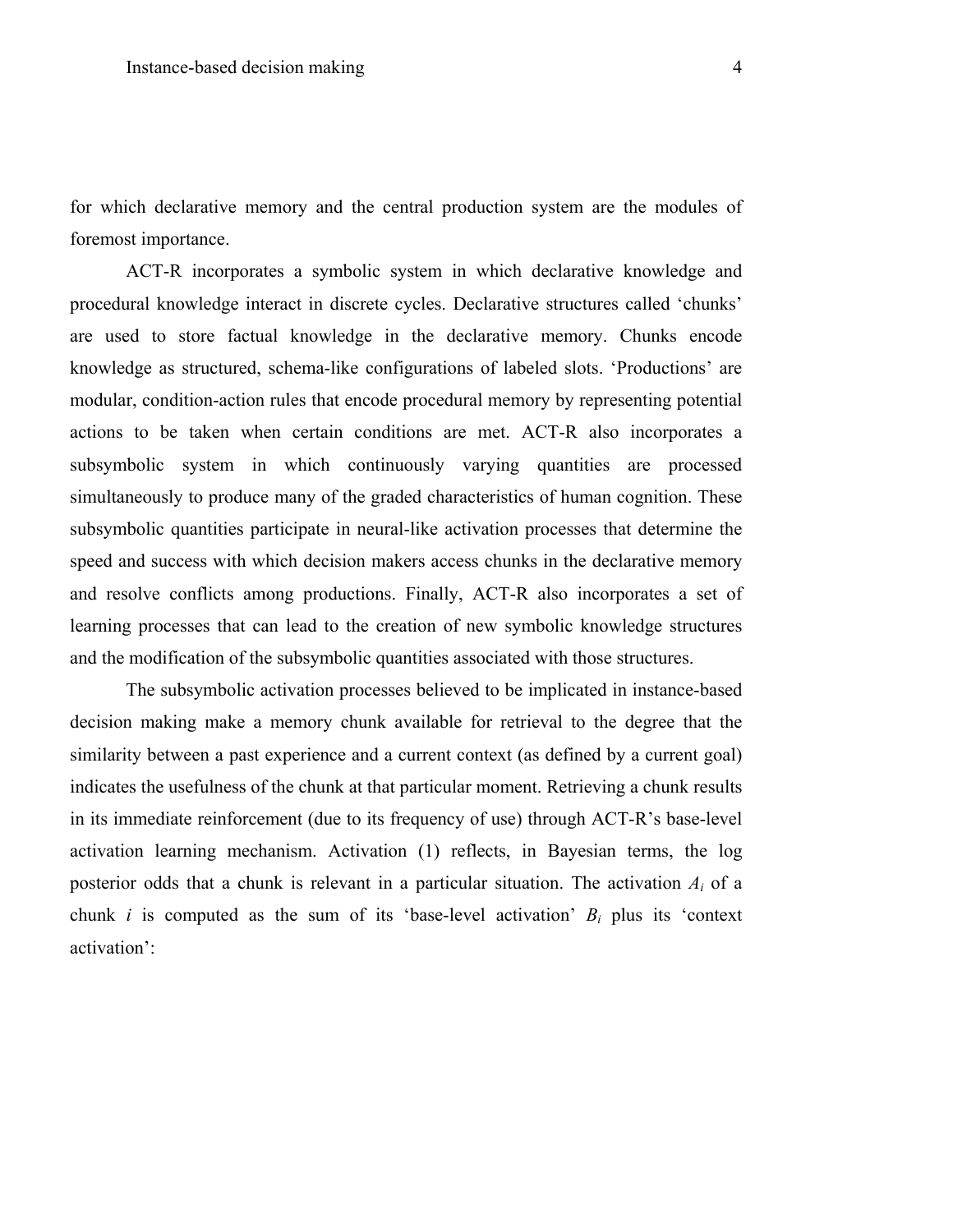$$
A_i = B_i + \sum_j W_j S_{ji} \tag{1}
$$

In determining the context activation,  $W_i$  designates the attentional weight given the context element *j*. An element *j* is in context if it is part of the current goal chunk (i.e., the value of one of the goal slots).  $S_{ji}$  stands for the strength of association between an element *j* and a chunk *i*. ACT-R assumes that there is a limited source activation capacity shared equally by each goal element. Source activation capacity is typically assigned a value of 1. Thus if there are *n* source elements for the current goal, each element receives a source activation of 1/n (Anderson, Reder, and Lebiere, 1996). The 'associative strength' *Sji* between an activation source *j* and a chunk *i* is a measure of how often chunk *i* was needed (i.e., was retrieved in a production) when source *j* was in the context. Associative strengths provide an estimate of the log likelihood ratio, which measures how much the presence of a cue *j* in a goal slot increases the probability that a particular chunk *i* must be retrieved to instantiate a production.

The base-level activation of a chunk (2) is determined by using an architectural mechanism incorporating the past history of use of a chunk *i*:

$$
B_{i} = \ln \sum_{j=1}^{n} t_{j}^{-d} \approx \ln \frac{nL^{-d}}{1-d}
$$
 (2)

In the above formula,  $t_j$  stands for the time elapsed since the  $j^{\text{th}}$  reference to chunk *i*, *d* represents the memory decay rate, and *L* denotes the lifetime of a chunk (i.e., the time since its creation).

Researchers in psychology have demonstrated that both, forgetting and learning are characterized mathematically by a power function (Rubin and Wenzel, 1996; Newell and Rosenbloom, 1981). For example, plotting the logarithm of the time to perform a task against the logarithm of the trial number always yields a straight line (Newell and Rosenbloom, 1981). Anderson and Schooler (Anderson and Schooler, 1991) have shown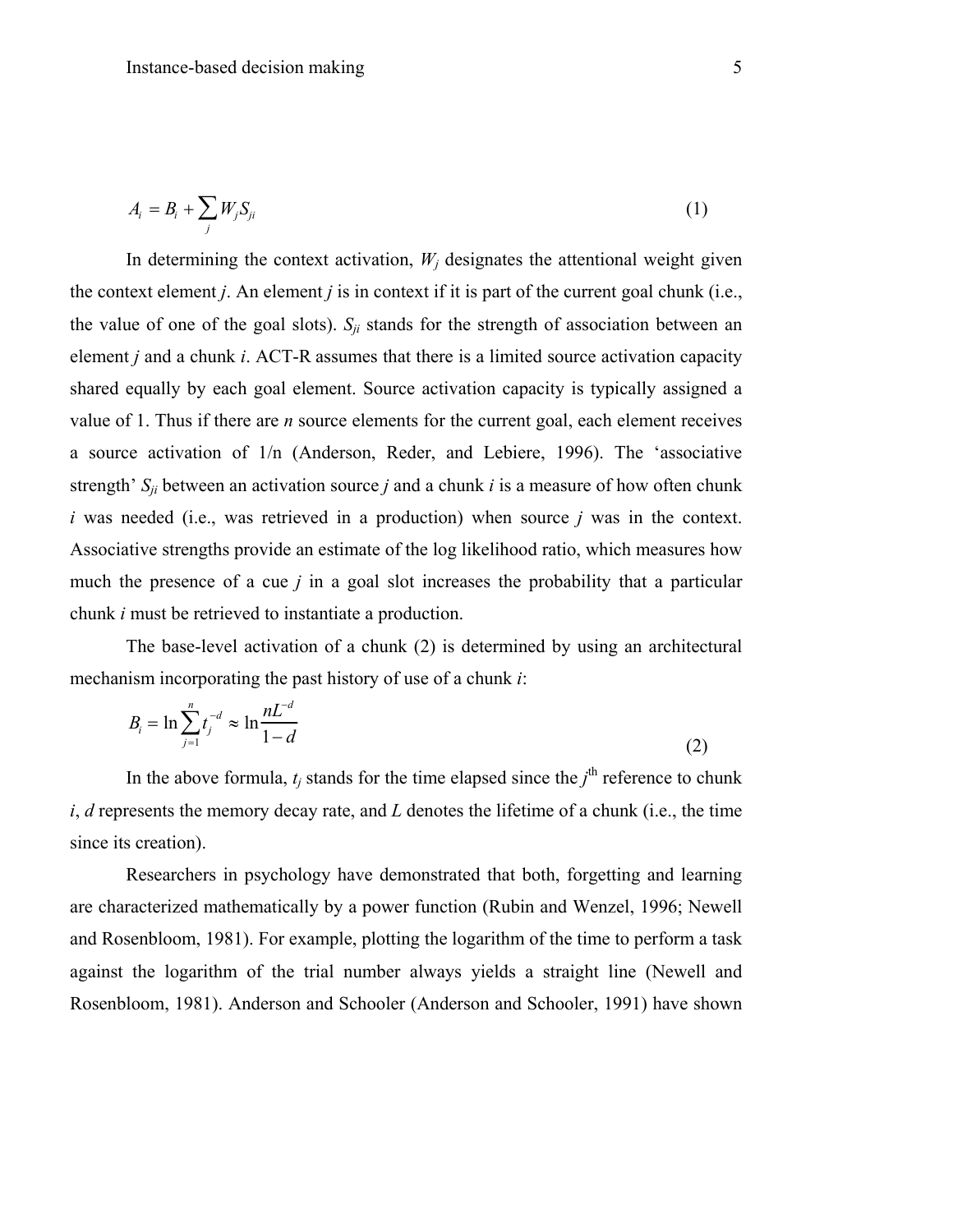that the base-level learning equation produces both the Power Law of Forgetting and the Power Law of Learning. Strengths of association are determined by using a similar mechanism that records the statistics of co-occurrence between sources and retrieved chunks (see Anderson and Lebiere, 1998 for more detail).

When retrieving a chunk (3) to instantiate a production, ACT-R selects the chunk with the highest activation *Ai*. However, some stochasticity is introduced within the system by adding Gaussian noise of mean 0 and standard deviation  $\sigma$  to the activation  $A_i$ of each chunk. To be retrieved, the activation of a chunk needs to reach a fixed retrieval threshold  $\tau$  that limits the accessibility of declarative elements. If the Gaussian noise is approximated with a sigmoid distribution, the probability *P* of chunk *i* being retrieved by a production is determined as follows:

$$
P = \frac{1}{\frac{A_i - \tau}{1 + \exp^{-\frac{1}{S}}}}
$$
(3)

where  $s=\sqrt{3}\sigma/\pi$ . The activation of a chunk *i* is directly related to the latency of its retrieval by a production  $p$ . Formally, retrieval time  $T_{ip}$  is an exponentially decreasing function of the chunk's activation *Ai*:

$$
T_{ip} = Fe^{-A_i} \tag{4}
$$

where  $F$  is a time scaling factor. In addition to determining the latencies for chunk retrieval (provided by equation (4), the total time required for selecting and applying a production is determined by executing the actions of a production's action part, with a value of 50 ms typically assumed for elementary internal actions. External actions, such as pressing a key, usually have a longer latency that is determined by the ACT-R/Pm perceptual-motor module (Byrne and Anderson, 1998).

Instead of only retrieving chunks that perfectly match the production conditions, ACT-R's 'partial-matching' mechanism (5) can retrieve whichever chunk matches the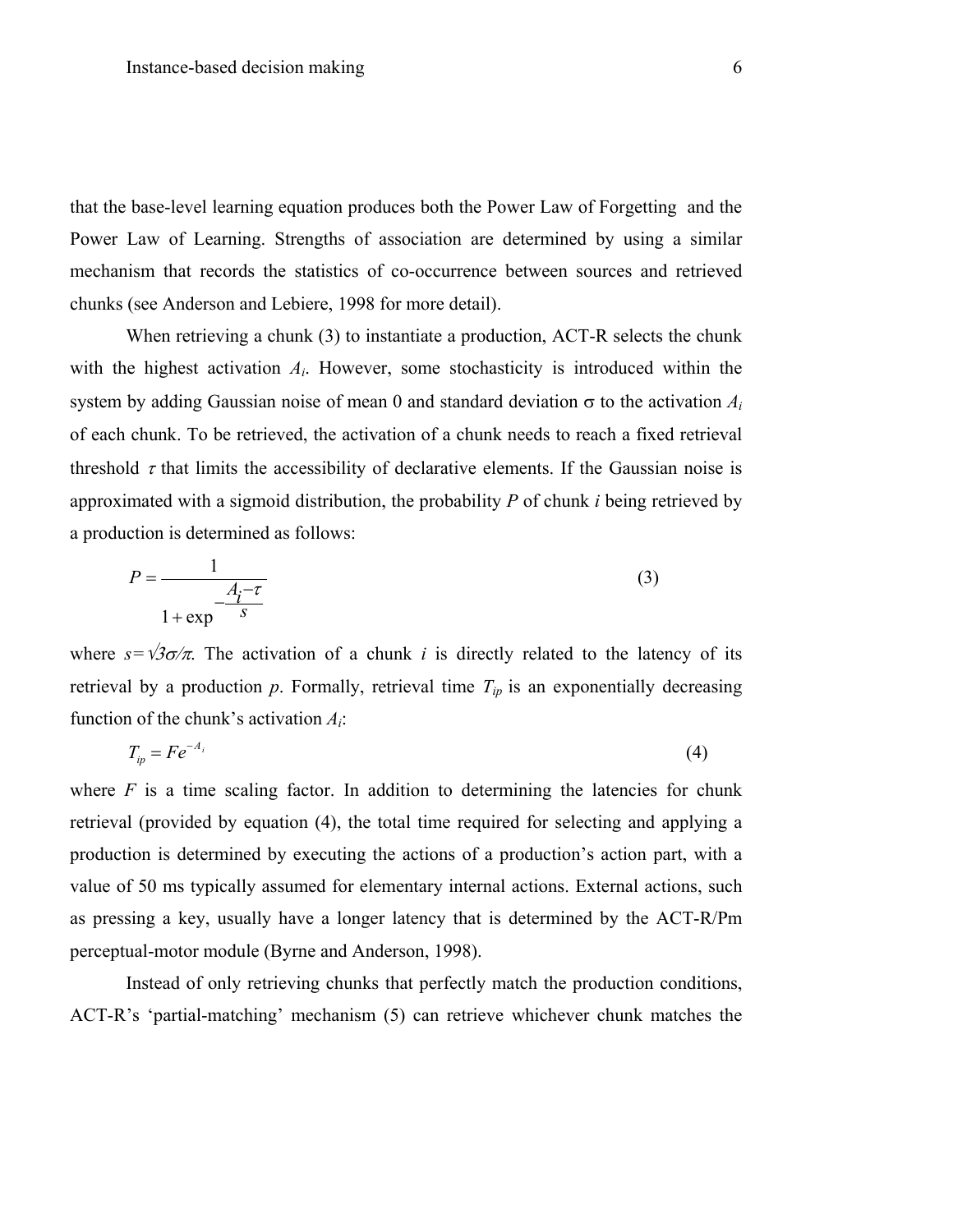condition to the greatest degree, according to a similarity function. Specifically, the chunk with the highest match score is retrieved, where match score  $M_{ip}$  is a function of the activation of chunk *i* in production *p* and its degree of mismatch to the desired values:

$$
M_{ip} = A_i - MP \sum_{v,d} (1 - Sim(v,d)) \tag{5}
$$

In the above formula  $MP$  is a mismatch penalty constant, while  $Sim(v,d)$  stands for the similarity between the desired value *v* held in the goal and the actual value *d* held in the retrieved chunk, and permits the representation of continuous quantities. Thus even if no chunk in memory perfectly matches a current context, a common occurrence given an infinite number of continuous values, the chunk holding the closest value can be retrieved if its match score, after subtracting the mismatch between values from its activation, remains higher than the retrieval threshold (and the match scores of competing chunks).

One shortcoming of partial matching is that, although it generalizes the matching process to handle continuous quantities, it can only return a value already present in some chunk. Lebiere (1999) proposed 'blending', which is a generalization of the retrieval mechanism and allows the retrieval and averaging of values from multiple chunks rather than a single one, thereby enabling the generation of continuous values. This powerful type of interpolation has proved useful for a range of paradigms of implicit learning (Gonzalez *et al.*, 2003; Wallach and Lebiere, 2003). Specifically, the value obtained by a blended retrieval is determined as follows:

$$
V = Min \sum_{i} P_i (1 - Sim(V, V_i))^2
$$
\n(6)

where  $P_i$  is the probability of retrieving chunk  $i$  and  $V_i$  is the value held by that chunk. Thus blending can be viewed as the process of returning the value that best satisfies conflicting pieces of knowledge stored in memory.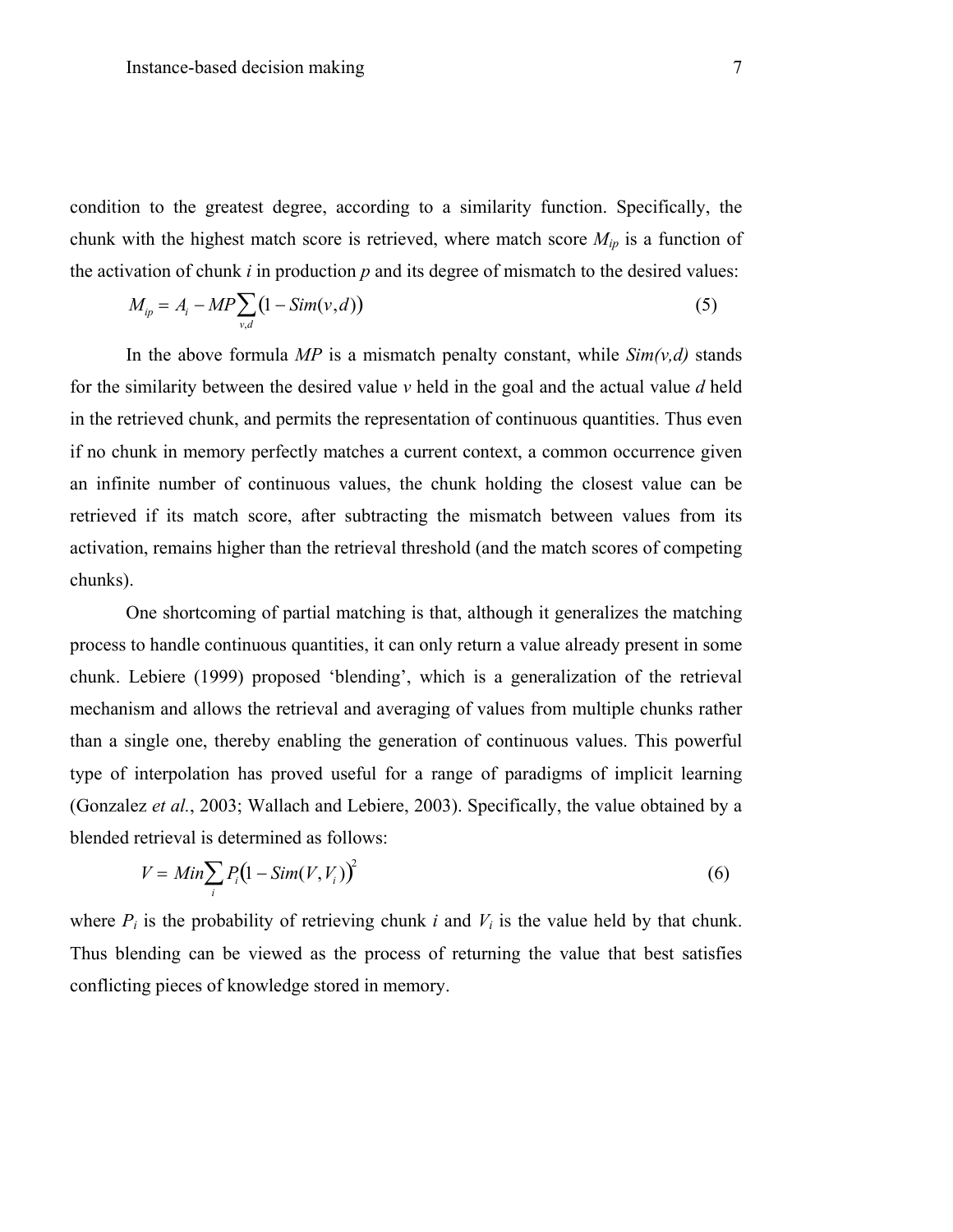Blending also represents a generalization of well-known AI techniques. Neural networks have a similar ability to learn in their connection weights a number of training patterns and produce an output that reflects the constraints of the entire training set rather than any specific pattern. The Bayes Optimal Classifier produces the most likely outcome weighted over all hypotheses (ACT-R chunks), rather than simply the most likely hypothesis (most active chunk). Linear weighted regression is an instance-based machine learning algorithm that produces the answer that minimizes the squared error between a fitted function and a set of data points, with each data point being weighted by its distance to the query point. The blending mechanism combines attributes of all these techniques.

In summary, the ACT-R cognitive architecture incorporates a set of mechanisms that can be used to develop models of learning and performance. The assumptions described in this section are not arbitrary; they are supported by years of work resulting in the accurate modeling of a broad range of results in experimental psychology.

### III. INSTANCE-BASED DECISION MAKING

Making decisions based on instances basically means that courses of action are chosen through the use of accumulated experience. Observations in real-world, complex situations (e.g., military battle executions and firefighting) support the notion that under conditions involving stress, uncertainty, or task overload, people's decision making is mostly experience-based (Klein, Orasanu, Calderwood and Zsambok, 1993; Pew and Mavor, 1998; Zsambok and Klein, 1997). Two theories, one from economics and the other from psychology, crystallize this form of decision making.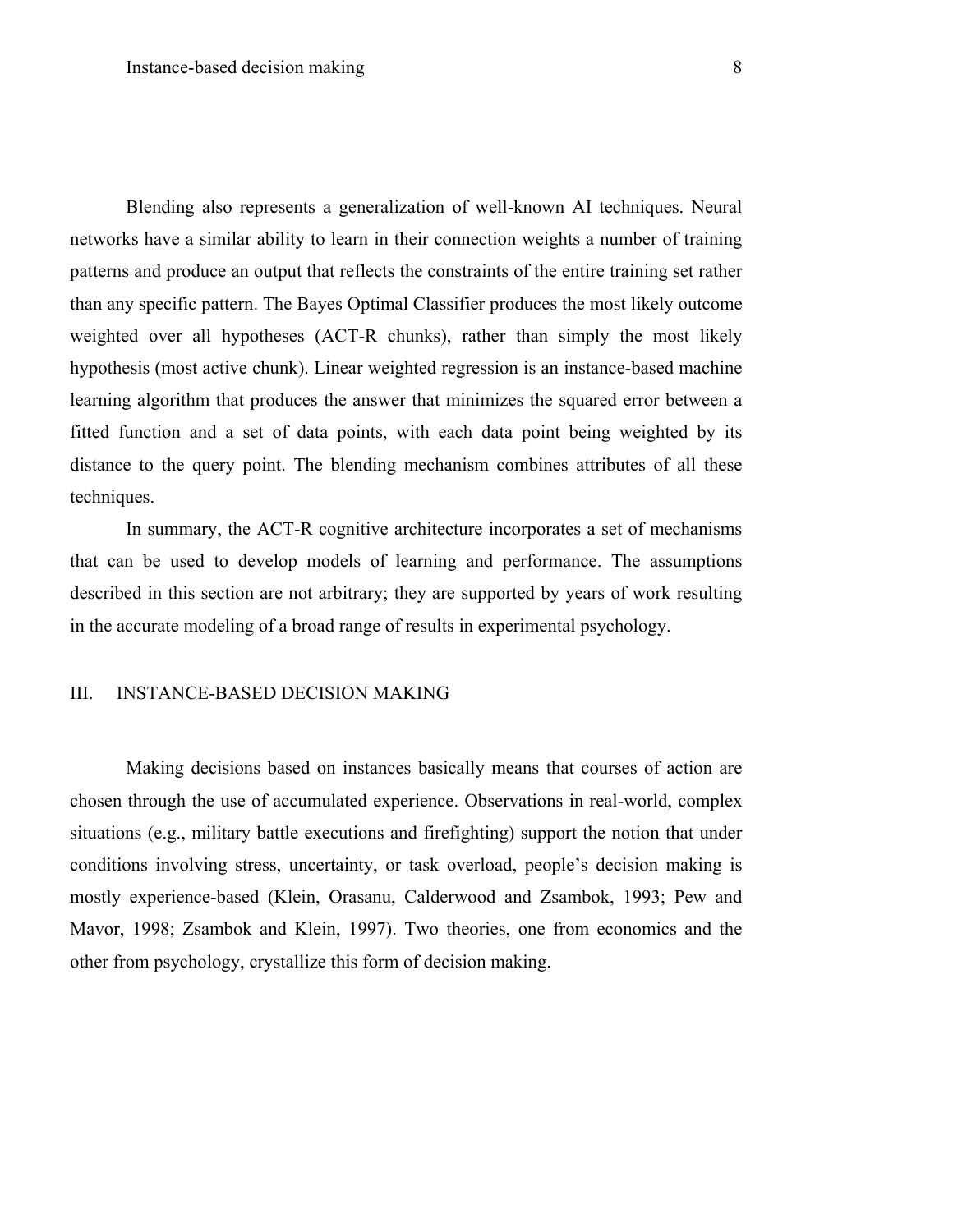outcomes) into account.

The economists Gilboa and Schmeidler (1995) proposed a theory called 'casebased decision theory' (CBDT) (Gilboa and Schmeidler, 1995) designed to explain decision making under conditions of uncertainty. Like expected-utility theory, CBDT derives a functional representation of preferences from a set of axioms about individual behavior. But, in contrast to expected-utility theory, CBDT posits that decision makers rely on their experience by choosing alternatives that have worked best in the past. Central to the theory is the concept that memory consists of a finite set of past instances or cases and that similarity to past cases is the *only* guide to decision making. Cases in CBDT are triplets  $(a, a, r)$  where *q* is the problem situation, *q* is the act (decision), and *r* is the consequence resulting from that act in the situation *q*. CBDT assumes that decision makers judge both the similarity of the problems they encounter and the desirability of the outcomes (i.e., the utility) as they are experiencing them. Gilboa and Schmeidler (1996) also emphasize that the similarity function is only a matter of subjective judgment and is not "objectively known" by the decision maker. Although CBDT can provide an axiomatic derivation of a similarity function, it does not explain how individuals select similar past cases for comparative purposes (Gilboa and Schmeidler, 1996). A similarity function and an accumulation of cases in the memory would not necessarily help a decision maker select the "right choice"—i.e., basing a decision solely on which case in the memory is most similar to a current situation may yield a poor outcome. Thus, when using past cases to make decisions individuals presumably take both the similarity of the problem to past cases and the past cases' utility (i.e., a measure of the desirability of

Working in the field of psychology, Gonzalez, Lerch and Lebiere (2003) proposed a theory called 'instance-based learning theory' (IBLT) in an effort to help explain decision making in complex, dynamic situations. This theory builds on memory theories of learning developed in psychology and on theories of decision-making under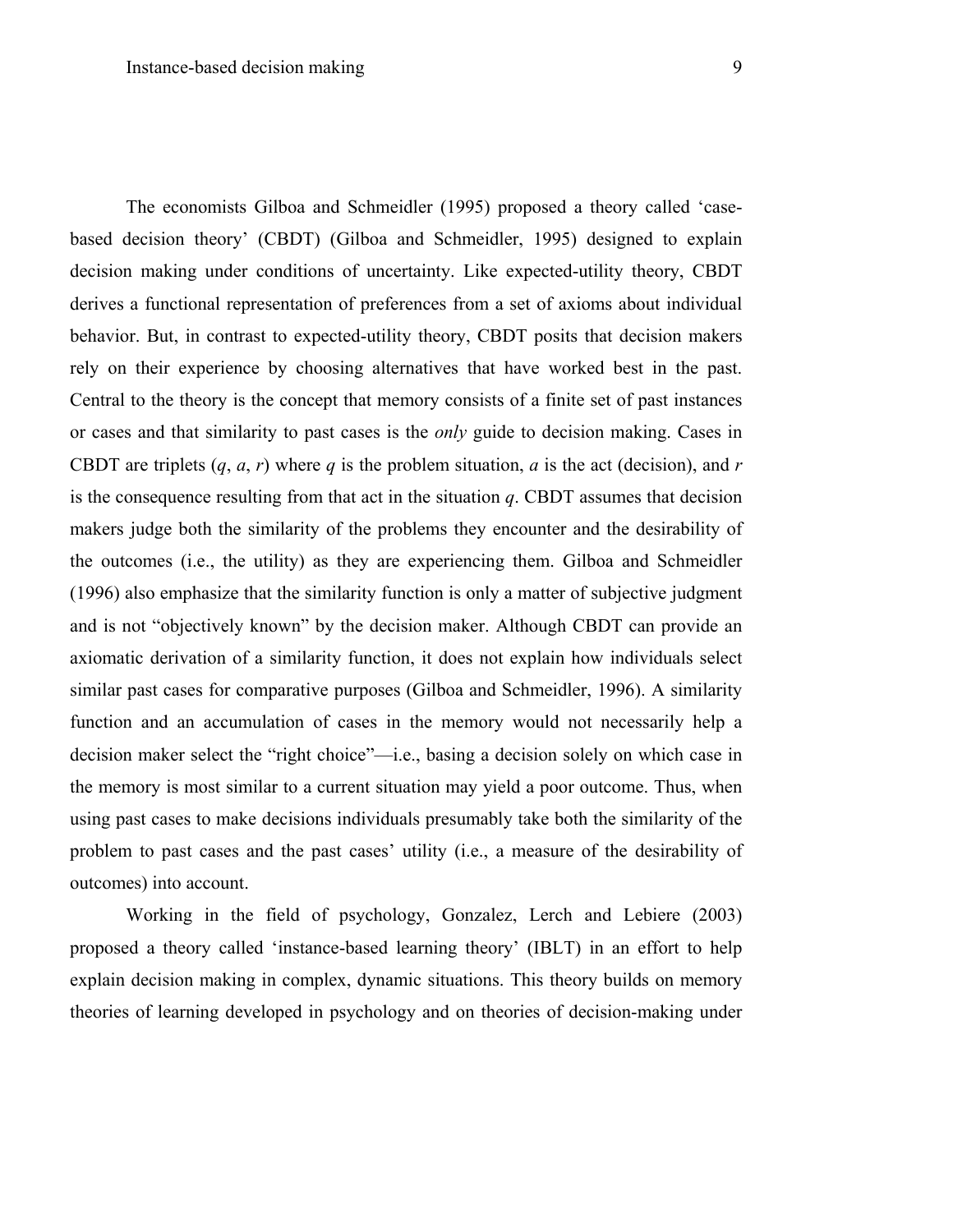conditions of uncertainty (e.g., CBDT). Like CBDT, IBLT proposes that instances (or cases) accumulate in the memory as individuals make decisions, and incorporates the concepts of similarity and utility. But, in contrast to CBDT, IBLT describes a cognitively plausible decision-making process through which individuals acquire and update instances and through which learning occurs.

A large part of the difficulty associated with developing accurate models of human decision making stems from the fact that much of the knowledge gained and deployed by experts (and even minimally skilled novices) in decision-making situations seems to be implicit. Berry and Broadbent (1984) were the first researchers to explore the concept of implicit learning in process control, and they reported negative correlations between task performance and the ability to answer specific questions about a system's behavior (Berry and Broadbent, 1984; Broadbent, 1977). ACT-R provides a straightforward theory of the difference between knowledge and performance based on the acquisition and retrieval of instances. Each instance in the form of a declarative chunk is a piece of conscious knowledge; however, both the process of retrieving and applying that knowledge and the subsymbolic parameters that control that process (e.g., base-level activations, strengths of associations, and similarities between chunks) are consciously inaccessible and constitute the implicit knowledge of the system.

IBLT claims that every execution of a dynamic decision-making task results in the creation of instances. These instances are represented as chunks with slots containing the situation (a set of cues), the decision made, and the expected utility of that decision in that situation. IBLT proposes that initially (i.e., in the absence of accumulated knowledge relevant to a task) decision makers evaluate alternatives by using simple heuristics (e.g., random choice). However, as individuals acquire knowledge in the form of instances, they use these instances in subsequent executions of the task. The feedback process, another key characteristic of IBLT, updates the utility slot according to the outcome of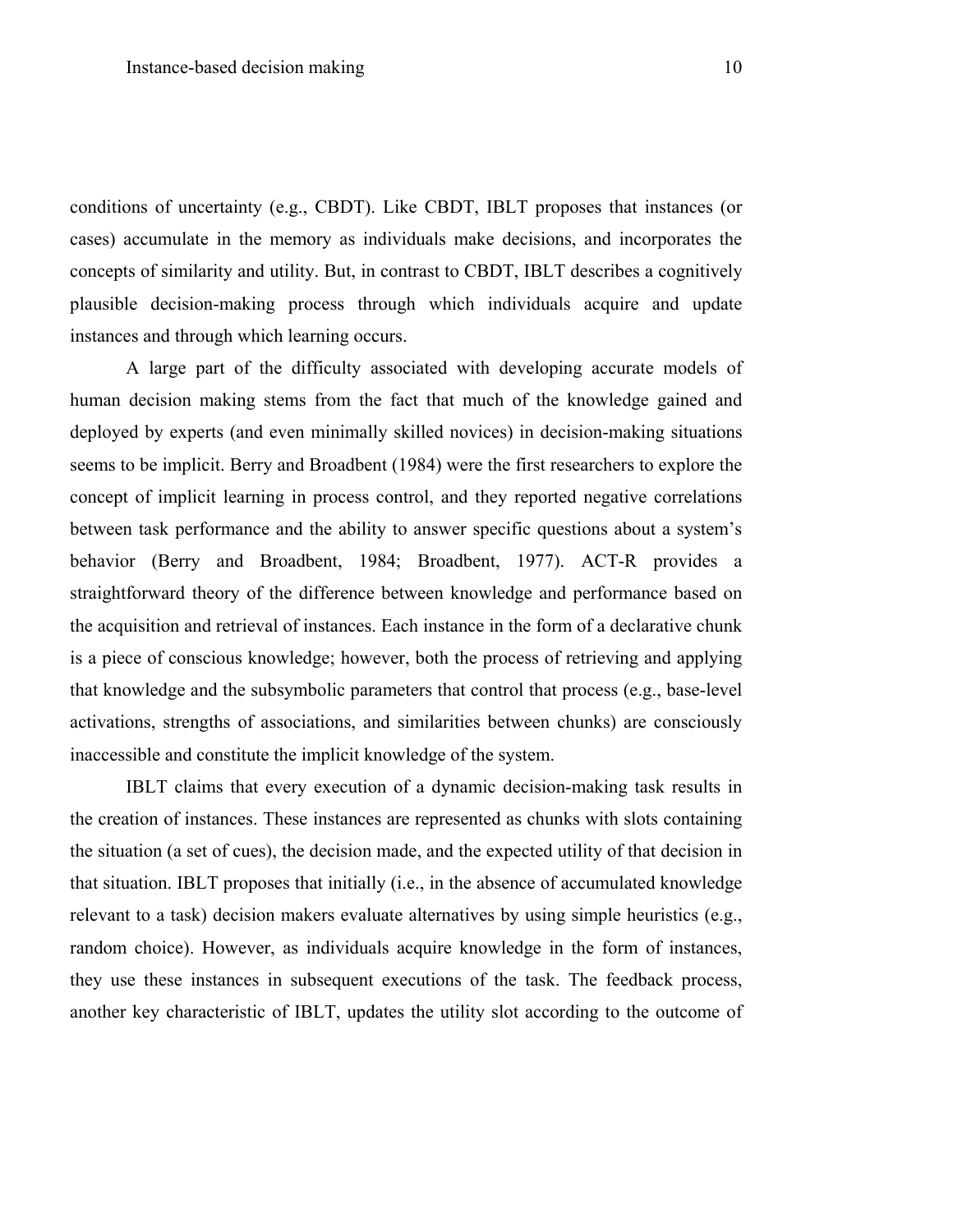decisions. Thus, decision makers confronted with similar situations while performing a task gradually abandon general heuristics in favor of improved instance-based decisionmaking processes.

The different mechanisms used to retrieve instances, evaluate alternatives, and apply feedback are central to IBLT. A similarity mechanism plays an integral role in individuals' recognition of decision-making situations. If the situation is relatively common, then the use of past experience might enable individuals to make accurate, relatively fast decisions. But if the similarity between a current situation and existent memory instances is low, then the use of a more general heuristic might be the most efficient method by which to select a course of action. IBLT also posits that, in addition to the analysis of situation similarity, a sequential evaluation of alternatives influences individuals' decisions. Thus the order in which alternatives are evaluated by decision makers acting in a complex environment while under time constraints is very important. This component of IBLT, called 'the necessity mechanism', is very important when individuals encounter environmental or cognitive constraints that limit information seeking. Finally, a feedback mechanism determines the amount of credit afforded to individual decisions given a particular outcome. This mechanism is particularly important in dynamic situations, in which multiple and interdependent decisions typically occur before the final outcome is known.

Despite the differences between CBDT and IBLT, they share some common principles, including the conceptualization of memory as a set of past instances or cases and of retrieval as a process based on some sort of similarity and utility metrics. However, IBLT is particularly well-suited for modeling decision making that is constrained by dynamics and environmental factors such as uncertainty, time constraints, and high workload. The next section reviews multiple examples of instance-based decision-making models developed in ACT-R research.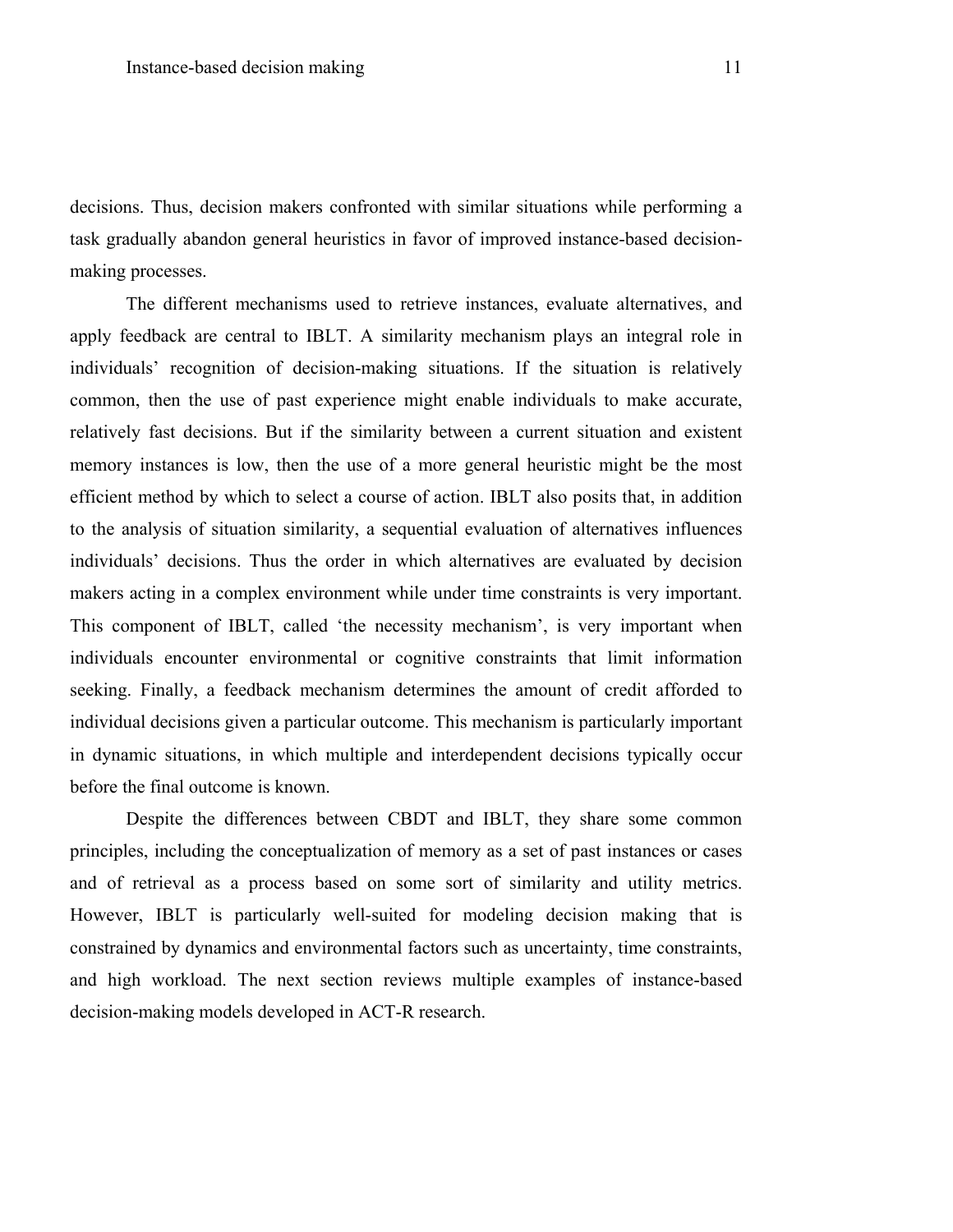#### IV. ACT-R INSTANCE-BASED MODELS OF DECISION MAKING

This section summarizes a set of ACT-R models of decision-making tasks performed by either individuals or small teams. Researchers have developed these models in accordance with the instance-based approach and have validated them by using human data. We briefly summarize how accurately data generated through the use of each of these models describe actual human behavior.

The sugar factory task (Berry and Broadbent, 1984) is an instance-based ACT-R model. Sugar factory is a computer-simulated task in which participants are told to imagine that they are factory managers and can control the production of sugar *sp* by determining the number of workers *w* employed on each of a number of trials. Unbeknownst to the participants, the following equation governs the behavior of the system:

$$
sp_t = 2 \times xw_2 - sp_{t-1} \tag{7}
$$

Sugar production is proportional to the number of workers employed, a concept that is intuitive enough, but is inversely related to the sugar production at the previous step, a relationship that is difficult and counterintuitive to infer. The value entered for the workers hired  $(w_t)$  can be varied in 12 discrete steps  $(1 \leq w_t \leq 12)$ , while the sugar production *sp<sub>t</sub>* changes discretely within the range  $1 \le sp_t \le 12$ . To allow for a more realistic interpretation of *w* as the number of workers and *sp* as tons of sugar, the actual computer simulation multiplies these values by 100 and 1000, respectively. If the result according to the equation is less than 1000, *sp* is simply set to 1000. Similarly, a result greater than 12000 always leads to an output of 12000 tons of sugar. Finally, in two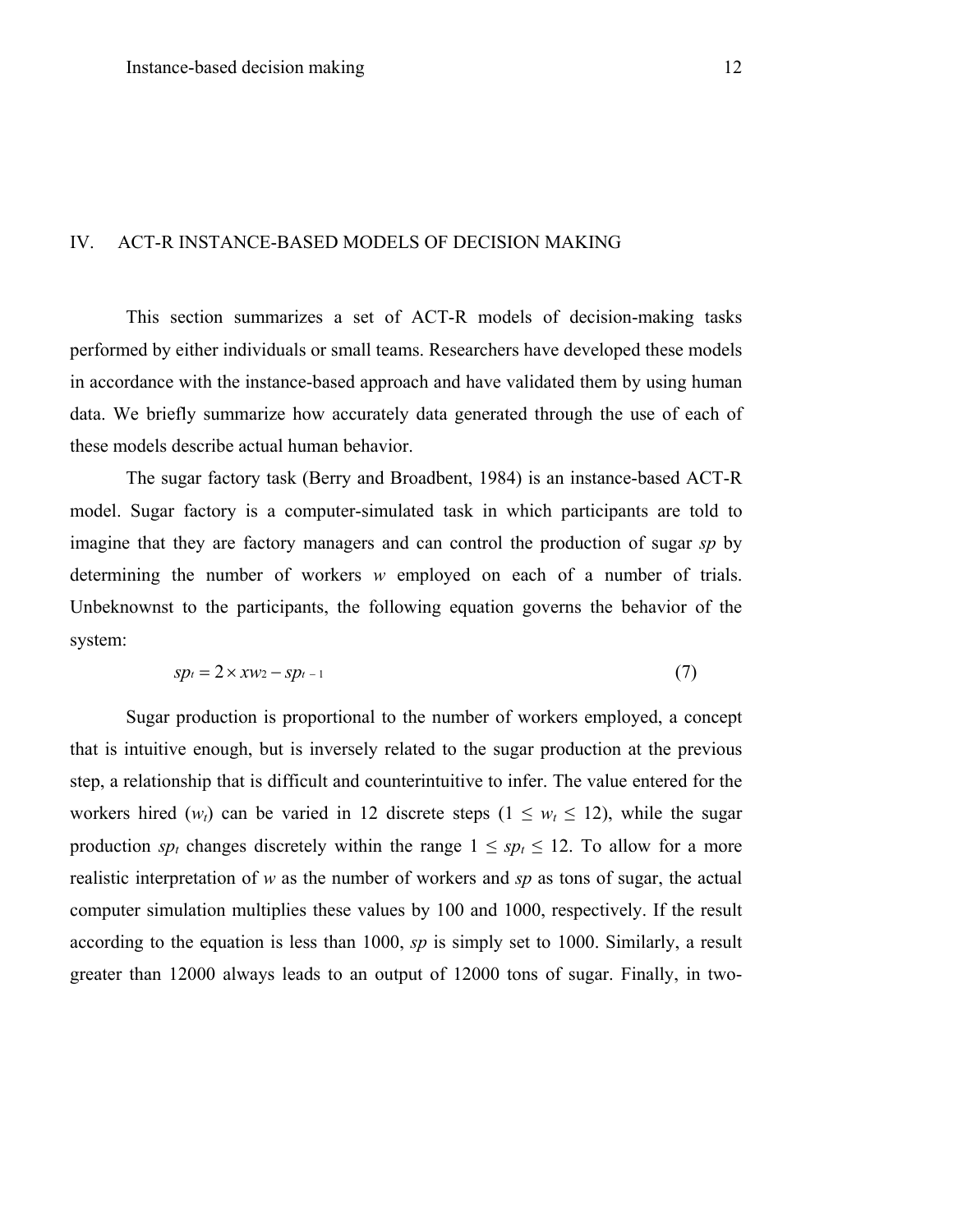thirds of all trials a random value of  $\pm 1000$  is added to the result derived from the equation above.

Dienes and Fahey (1995, 1998) developed two models of the sugar factory task using either rules or instances and found that the former model reproduced human behavior more closely than the latter. In addition, they found that subjects that displayed the best control performance of the system also exhibited the lowest amount of system knowledge, as determined by a post-task test.

Wallach and Lebiere developed an ACT-R instance-based learning model of the sugar factory and compared it to a models proposed by Dienes and Fahey (Dienes and Fahey, 1995, 1998; Wallach and Lebiere, 2003). The ACT-R model is quite simple, consisting of a single heuristic rule (taken from the Dienes and Fahey model) to bootstrap the system and another rule to retrieve past instances. Nonetheless, in comparison with the models of Dienes and Fahey it provides at least as good of a fit to human data without making any unwarranted assumptions. The ACT-R model also explains lowest amount of system knowledge in best performers: the model's knowledge of the system consists only of instances rather than any general, abstract understanding of the system's dynamics.

Because the sugar factory task has only a few discrete states (a single input control variable and a single output variable), Wallach and Lebiere (2003) tested the generality of the ACT-R modeling approach by applying it to Broadbent's transportation task (Broadbent, 1977; Broadbent and Aston, 1978). Participants performing that task can adjust two continuous input variables to try to achieve target values on two continuouslyvarying output variables. Like the sugar factory equation, the equations underlying the dynamics of the transportation task system contain not only straightforward relationships between input and output variables but also a counterintuitive negative cross-relationship. The proposed ACT-R model challenges the views of Berry and others by substantiating the ability of an instance-based learning model—representing pairs of encountered input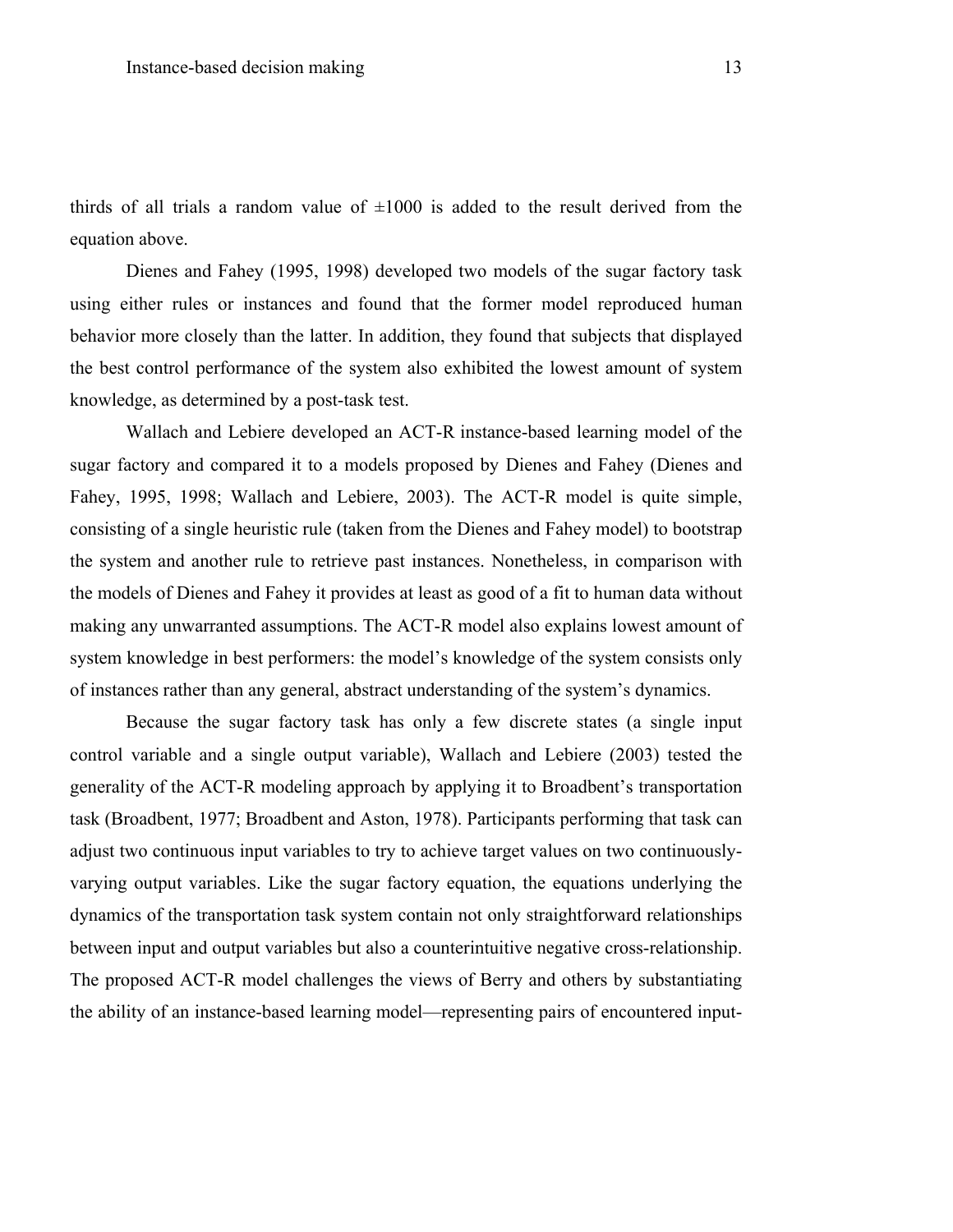output values without explicitly encoding structural knowledge about causal relationships between variables—to successfully control the task (Berry and Broadbent, 1987). The model makes use of the ACT-R blending mechanism that retrieves the value or values that best satisfy the constraints expressed by an entire set of chunks, with each chunk weighted by its probability of retrieval.

Figure 2 shows that the model's ability to control the system is quite comparable to that of the test subjects', with  $r^2$  of .73. Control performance was measured by the number of trials necessary to achieve the respective target value pairs. The average number of errors, defined as an increase in the distance to the required target values from trial *n* to trial  $n+1$ , was within the empirically observed range.



FIGURE 2: AVERAGE NUMBER OF ERRORS AS A FUNCTION OF PROBLEMS

The ACT-R model of the transportation task has an intriguing characteristic: A set of instances representing each subject's exploration phase is used instead of a general heuristic rule to initialize the instance-based model. Thus each model run constitutes an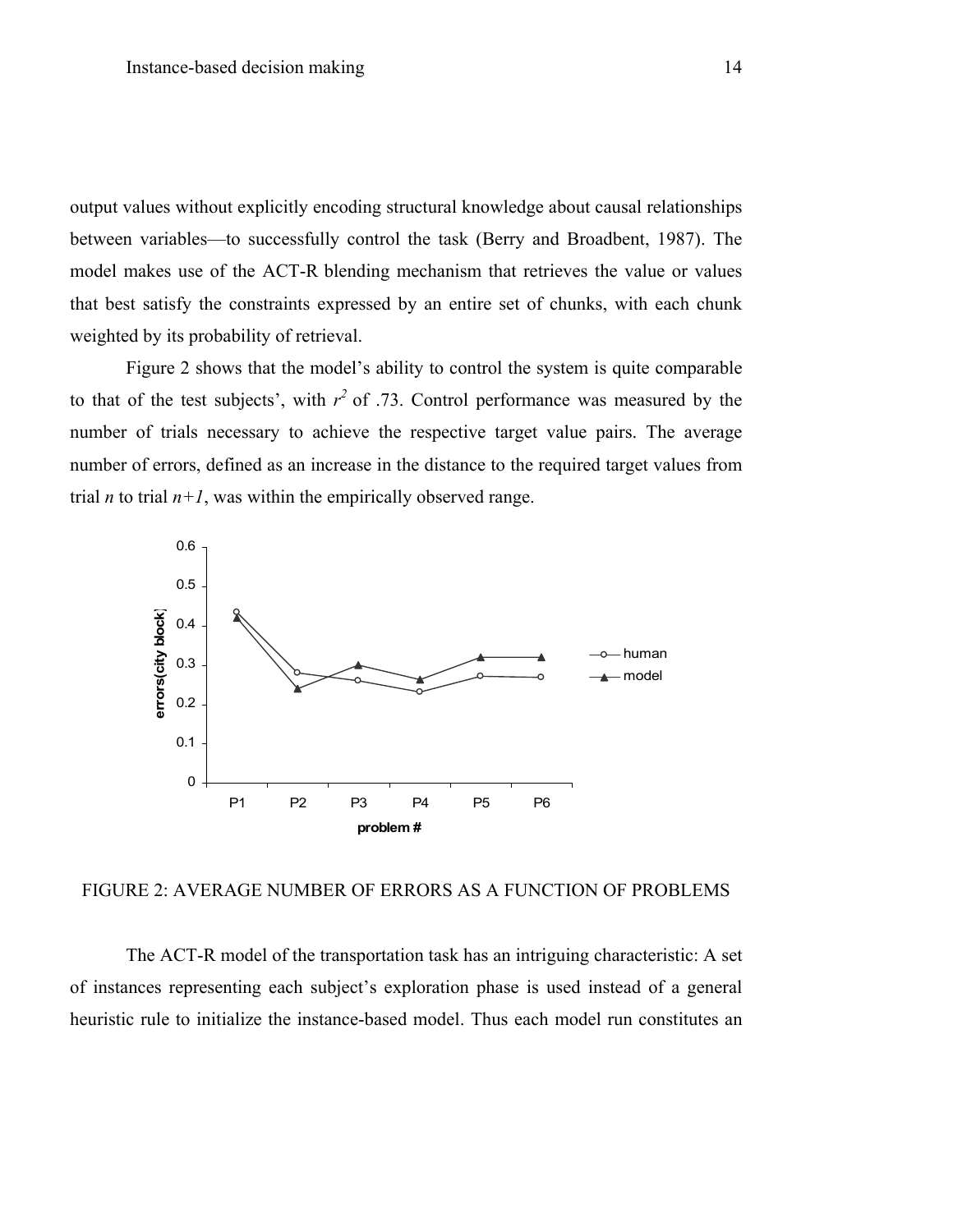individualized version of the general instance-based model, adjusted to the knowledge of each individual subject.

Researchers also have applied the instance-based models of learning by individual decision makers to decision making by two-person teams. The mechanisms used to model decision making in multi-player game settings are the same as those used to model individual decision making. Instead of using theories specially developed for the task, such as game theory, we have built models based on the same general-purpose mechanisms of the ACT-R cognitive architecture (e.g., learning and memory).

Researchers use game-like tasks to evaluate team decision making because the competitive aspect of game playing is a good tool by which to ensure maximal effort by subjects and to test the limits of the subjects' cognitive abilities. Because these multiperson adversarial games involve a finite, often small number of choices that are repeated for a certain number of iterations, they allow for instance-based learning to occur.

Instance-based decision making is largely dependent on an individual's ability to match current situational patterns with past situations and the associated decisions stored in memory. In team decision-making situations, memory consists of one's own instances and those of the opponent. Thus, the quality of one player's decisions often depends strongly upon her awareness of the opponent's instances and upon her ability to analyze them to infer her opponent's plans.

To identify the essence of team tasks, Lebiere and West (1999) studied human decision making in the classic game of paper-rock-scissors. This game embodies the essence of adversarial decision-making: It offers each player a finite set of options, has simple, well-defined zero-sum<sup>2</sup> rules that define the outcome of those options, and allows

<u>.</u>

 $2A$  zero-sum game is one in which every gain by one of the players has to be offset by an equivalent loss by another. It has been recently argued that many real-world situations can in fact be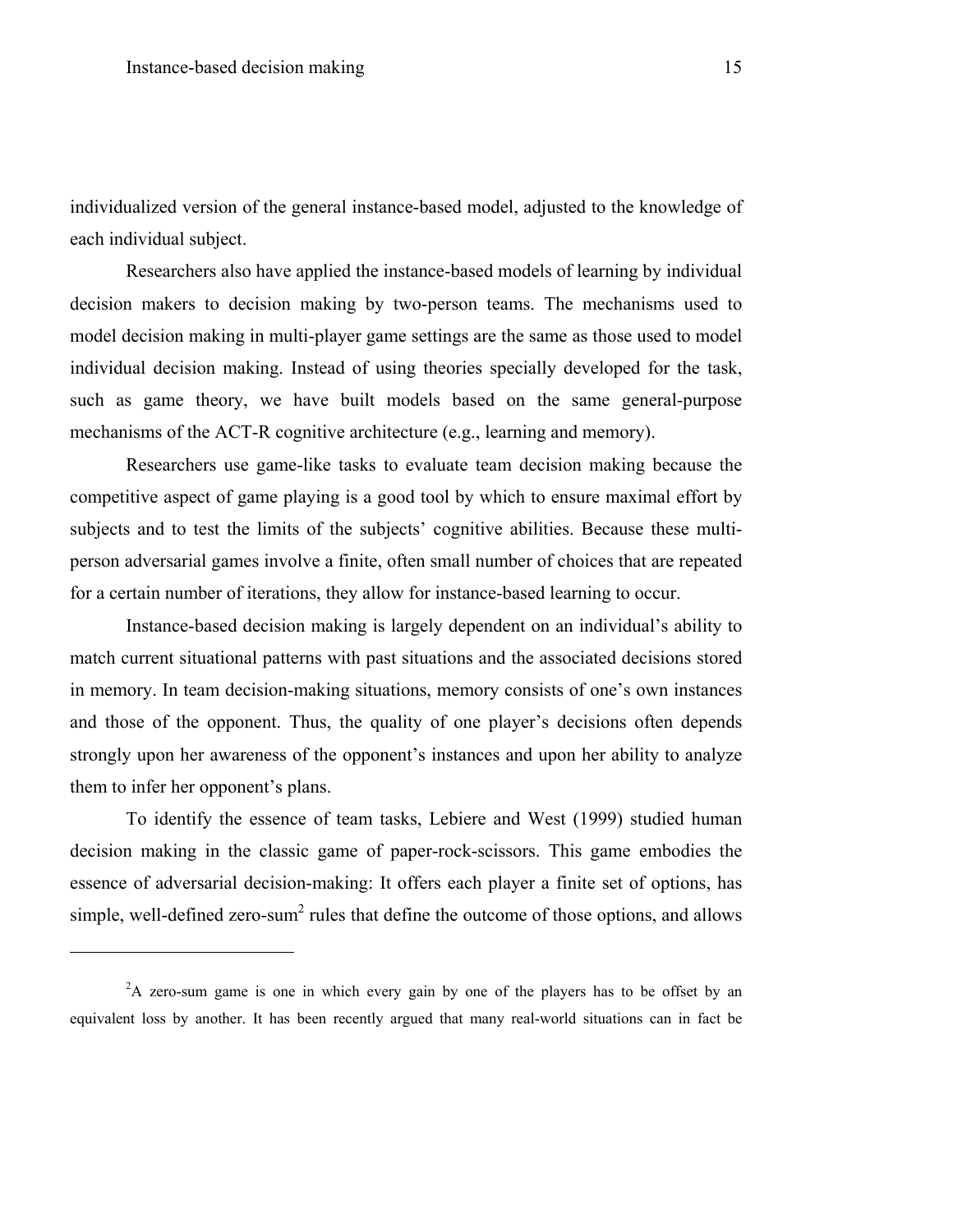the most direct expression of the dynamic character of move and countermove, as each player tries to anticipate the other's moves and preempt them. Rather than attempting to create a model specifically tailored for this particular task, in accordance with the architectural approach we re-used a model previously developed for the basic human skill of learning sequences of events. The ACT-R Sequence Learning Model learned sequences of stimuli by building instances encoding short pieces of sequences (Lebiere, Wallach and Taatgen, 1998). Although the model accumulates instances straightforwardly through experience, the procedural knowledge is quite trivial and consists basically of a pair of production rules that match the most recent move against instances in memory, retrieve the most active instance with its prediction of the next move, then lead to selection of the move that counters the predicted one.

Figure 3 presents a time course of model and subject performance for a number of sample runs. The model stored the opponent's moves as sequences of different lengths (called 'lags'). For instance, if the model stored the opponent's most recent 2 moves, together with the current move, it had a sequence of length 2 and was termed a 'lag2' model. Figure 3 shows the mean score differential between the lag2 model and the lag1 model. Although the differential in score between the lag2 and lag1 models fluctuates, the long-term trend is clearly in favor of the more powerful lag2 model. Figure 3 also shows the mean score differential between human subjects and the lag1 model, and indicates that the lag2 model generally provides data very similar to that generated by human subjects. West and Lebiere (2001) present a more extensive analysis of the model and its sensitivity to a number of parameters, including length of stored sequence, impact of feedback, and various system parameters. Although paper-rock-scissors is a simple

<u>.</u>

characterized as non-zero-sum (Wright, 2001), but our approach is not dependent upon the zero-sum characteristic of situations and generalizes to non-zero-sum situations, as illustrated later in the chapter.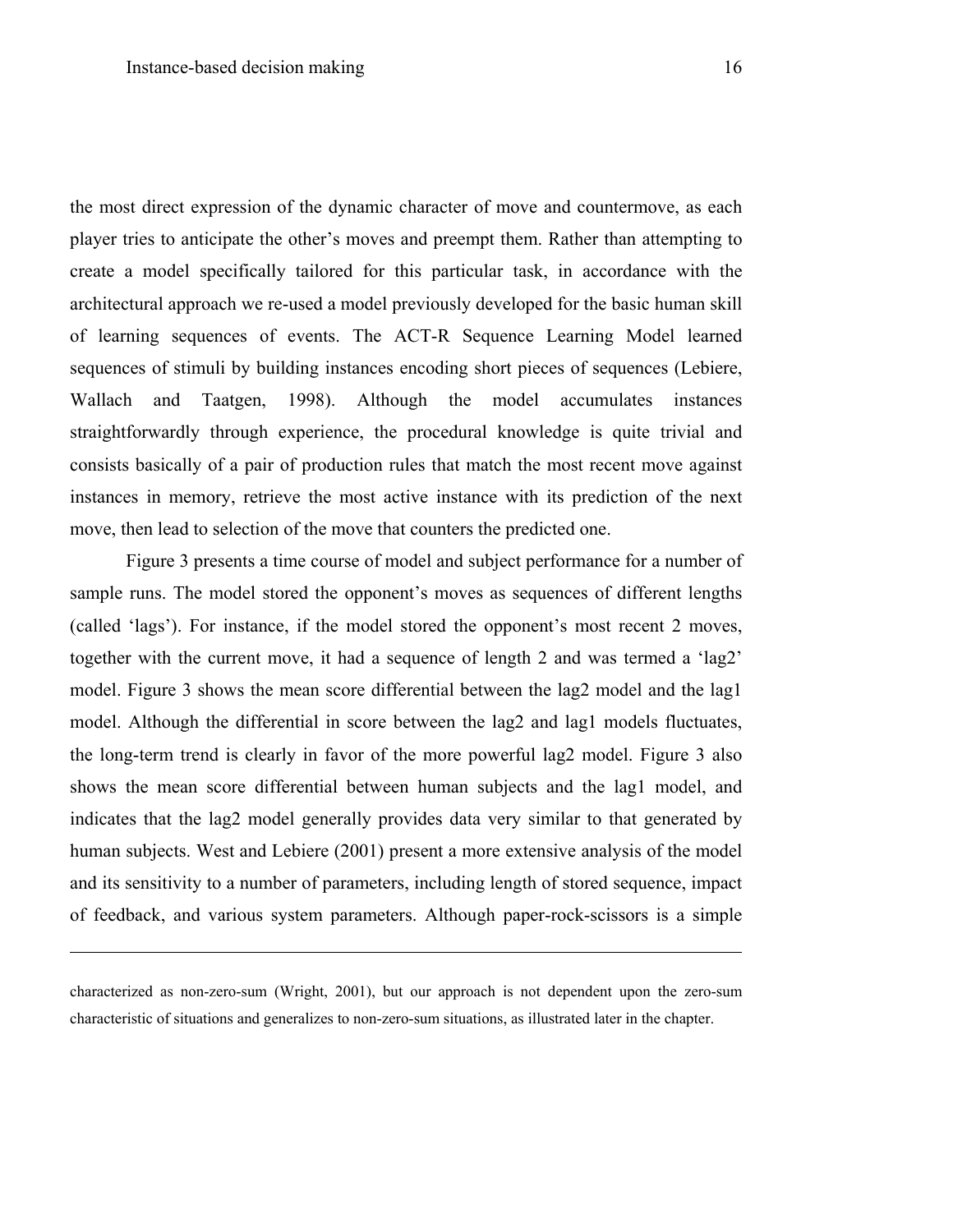game, playing it well is by no means trivial. This generalized ACT-R model was entered in an international competition<sup>3</sup> and placed in the top tier, holding its own against specialized AI programs designed specifically for the game.



FIGURE 3: MEAN OF HUMAN AGAINST LAG1 MODEL AND MEAN OF LAG2 AGAINST LAG1 MODEL

The generality of the two-person game-playing model was validated in other twoperson game situations. Rapoport *et al.* (1976) provide a wealth of data for a variety of 2x2 games. Among those games are some classic conundrums, such as the Prisoner's Dilemma (PD). PD brings the factors of cooperation and coordination into play, in that the players can achieve a better combined outcome by cooperating with each other rather

1

<sup>&</sup>lt;sup>3</sup>Details of the competition are available at http://www.cs.ualberta.ca/~darse/rsbpc.html.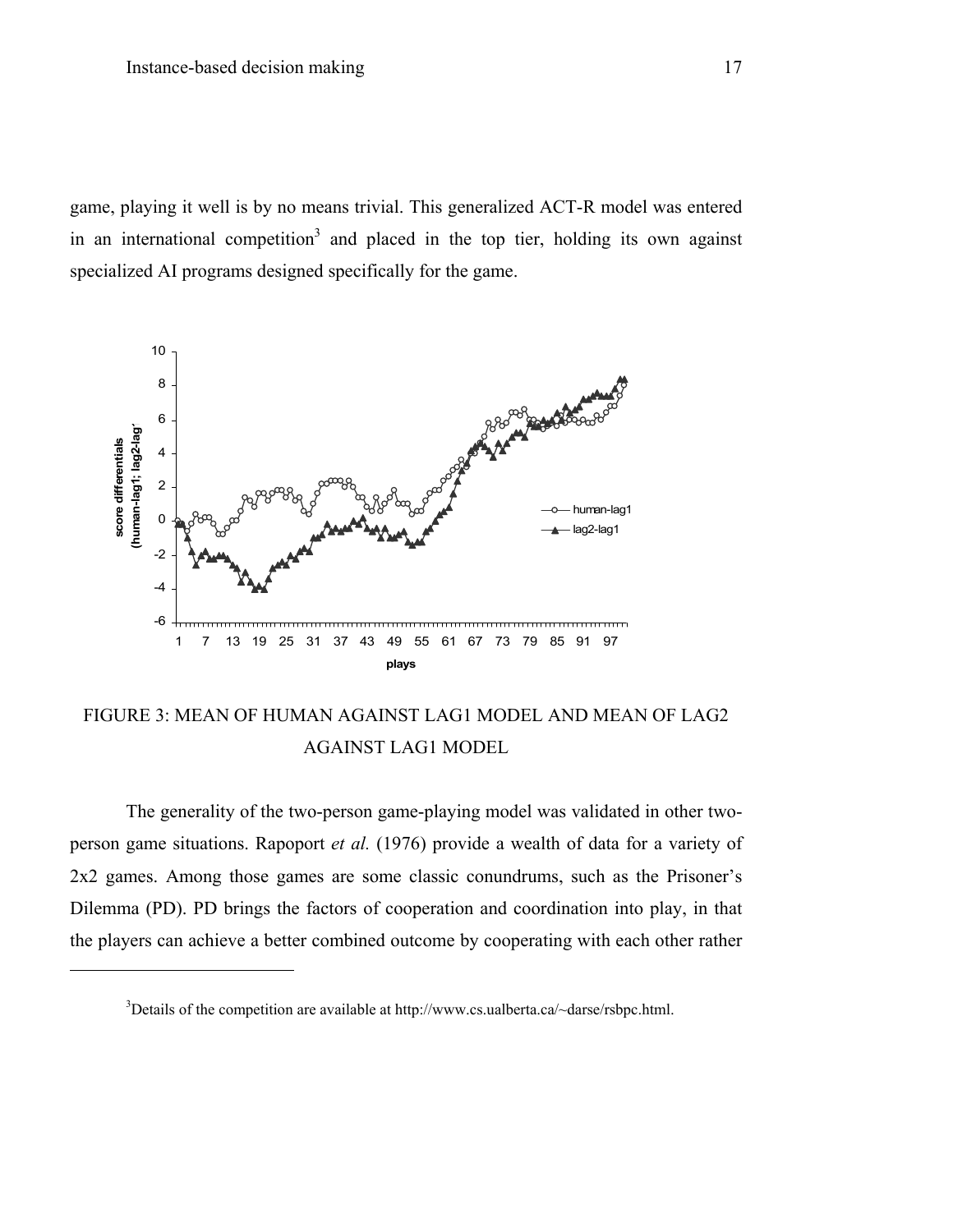than by trying to maximize their own separate outcomes. Lebiere, Wallach and West (2000) present a model of the PD directly based upon the paper-rock-scissors model. They argue (as detailed above) that the chunks stored from experience in declarative memory contain the record of each trial, including one's own move, the other player's move, and the associated payoff. The PD decision is made in accordance with a pair of production rules that, given each possible action (i.e., cooperation or defection), retrieve the most likely outcome from memory and then select the one with the highest payoff. Aside from a slight variation in the model to reflect the new situation of varying payoffs in non-zero sum games, all parameters in the model remained unchanged. Again, the declarative knowledge simply represents a direct encoding of the player's experience, and the decision rule is a straightforward encoding of the rules of the situation. The model predictions again originate from the architectural learning occurring automatically at the subsymbolic level of the architecture.

Table 1A presents both the frequencies of the four possible outcomes for each pair of PD human subjects and the frequency average over the 10 pairs. The results are strongly bimodal. Six of the 10 pairs exhibited what can be described as cooperating behavior, choosing the cooperative outcome (B1B2) for two-thirds of the plays or more. Three of the 10 pairs exhibited non-cooperating behavior, choosing the defecting outcome (A1A2) more than half of the time. The percentage of choice of the nonsymmetrical outcomes (i.e., A1B2 and A2B1) is fairly low, averaging 7% and 8%, respectively, except in pair #8, in which the B1A2 outcome was chosen more than half of the time. Overall, subjects selected the cooperative outcome more than half of the time (55%) and the mutually defecting outcome less than one-third of the time (30%).

# TABLE 1: FREQUENCIES OF THE FOUR OUTCOMES IN THE PRISONER'S DILEMMA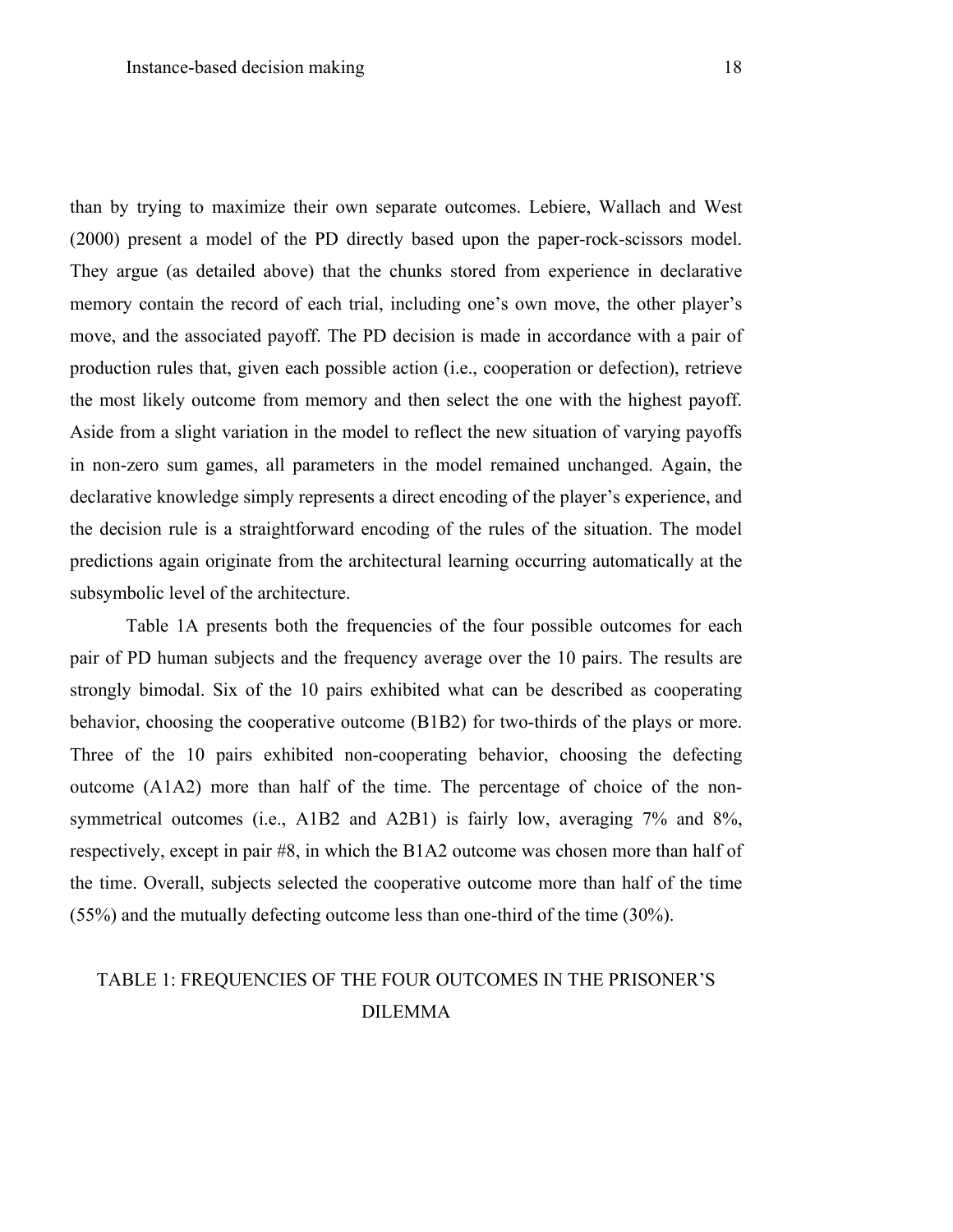| (A) HUMAN    |      |                |                               |                               | (B) MODEL      |      |          |                |             |
|--------------|------|----------------|-------------------------------|-------------------------------|----------------|------|----------|----------------|-------------|
| Subject Pair | A1A2 | A1B2           | B <sub>1</sub> A <sub>2</sub> | B <sub>1</sub> B <sub>2</sub> | Model Run      | A1A2 | A1B2     | <b>B1A2</b>    | <b>B1B2</b> |
|              |      |                |                               | 97                            |                | 10   | 13       | 12             | 65          |
|              |      |                |                               | 92                            | $\mathfrak{D}$ |      | $\theta$ | 2              | 97          |
| 3            | 14   |                | $\overline{2}$                | 83                            | 3              | 4    | 19       | 12             | 65          |
| 4            | 04   | 5              | 5                             | 86                            | 4              | 92   | 4        | 3              |             |
|              | 21   | 4              | 3                             | 72                            | 5              | 93   | 3        | 3              |             |
| 6            | 24   | 5              | 5                             | 66                            | 6              |      |          | $\overline{c}$ | 96          |
|              | 54   | 12             | 7                             | 27                            |                | 95   | 3        | 2              | $\theta$    |
| 8            | 34   | $\overline{2}$ | 52                            | 11                            | 8              | 13   | 21       | 18             | 48          |
| 9            | 58   | 25             | 5                             | 12                            | 9              | 2    | 9        | $\overline{c}$ | 87          |
| 10           | 83   | 9              | 4                             | 3                             | 10             | 5    | 4        | 10             | 81          |
| Mean         | 30   |                | 8                             | 55                            | Mean           | 32   | 8        | 6              | 54          |

Two ACT-R models were run in pairs, interacting with each other for the same number of trials completed by the human subject pairs (10). Table 1B shows the corresponding frequencies for the model. Remarkably, the model matched not only the mean percentage of outcomes over the 10 pairs, but also the distribution of outcomes across pairs, with approximately the same number of pairs cooperating and defecting (and even a mixed outcome pair). Figure 4 indicates that the model also reproduced the time course of the human subjects' gradual shift in decisions from the original preponderance of defection toward more cooperation.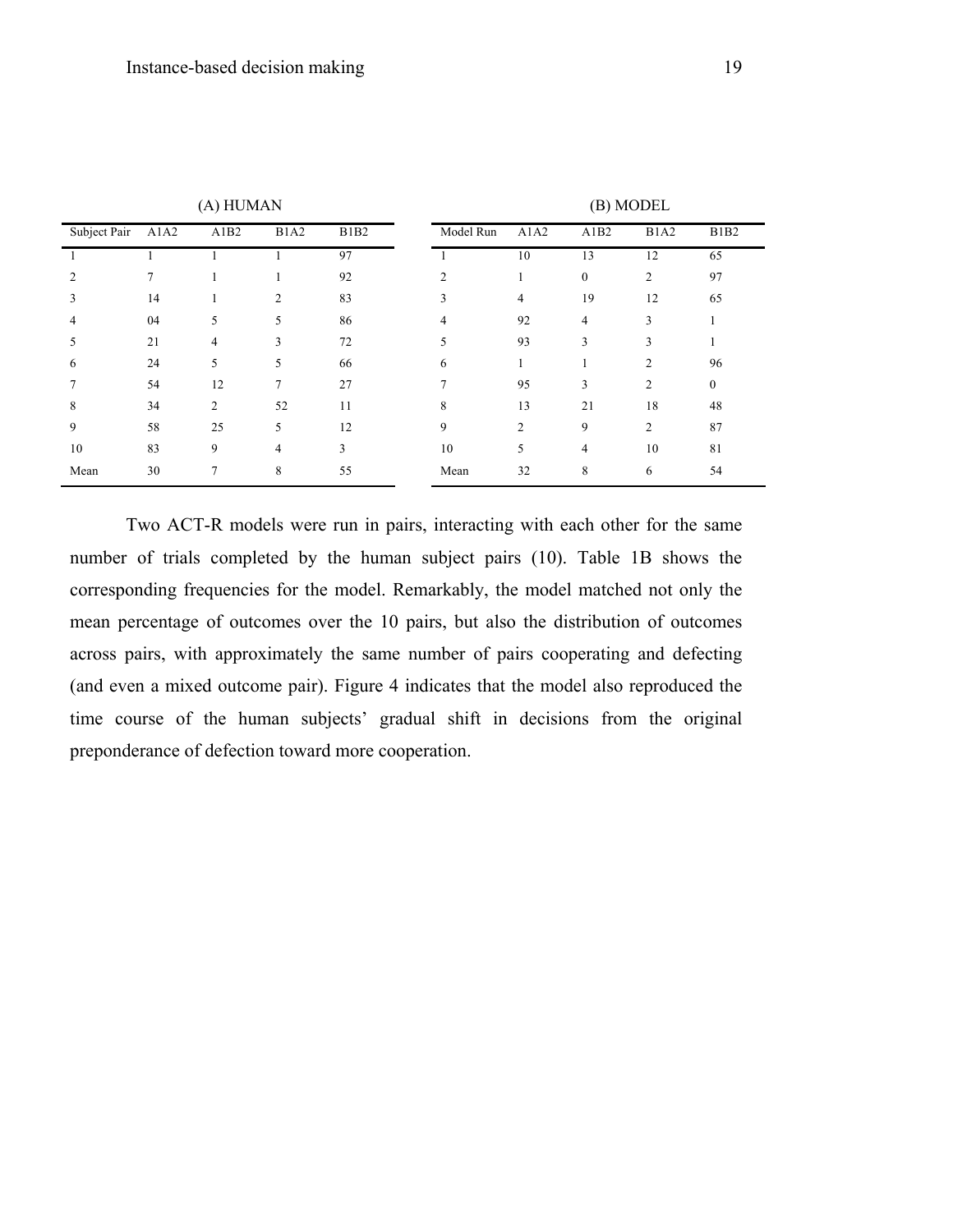

# FIGURE 4: FREQUENCIES OF OUTCOMES OVER TIME IN THE PRISONER'S DILEMMA: HUMAN AND MODEL DATA

To further test the generality of the model, Lebiere *et al.* (2000) applied it to 10 other 2x2 games described by Rapoport *et al.* (1976). Despite the broad range of games, the only alteration made to the model when applied to the different games was to change the payoff matrix implemented in the task. The correlation between outcome percentages was 0.825, which supports the model's ability to predict the outcome of the decisionmaking process when applied to new situations that involve very different types of behaviors.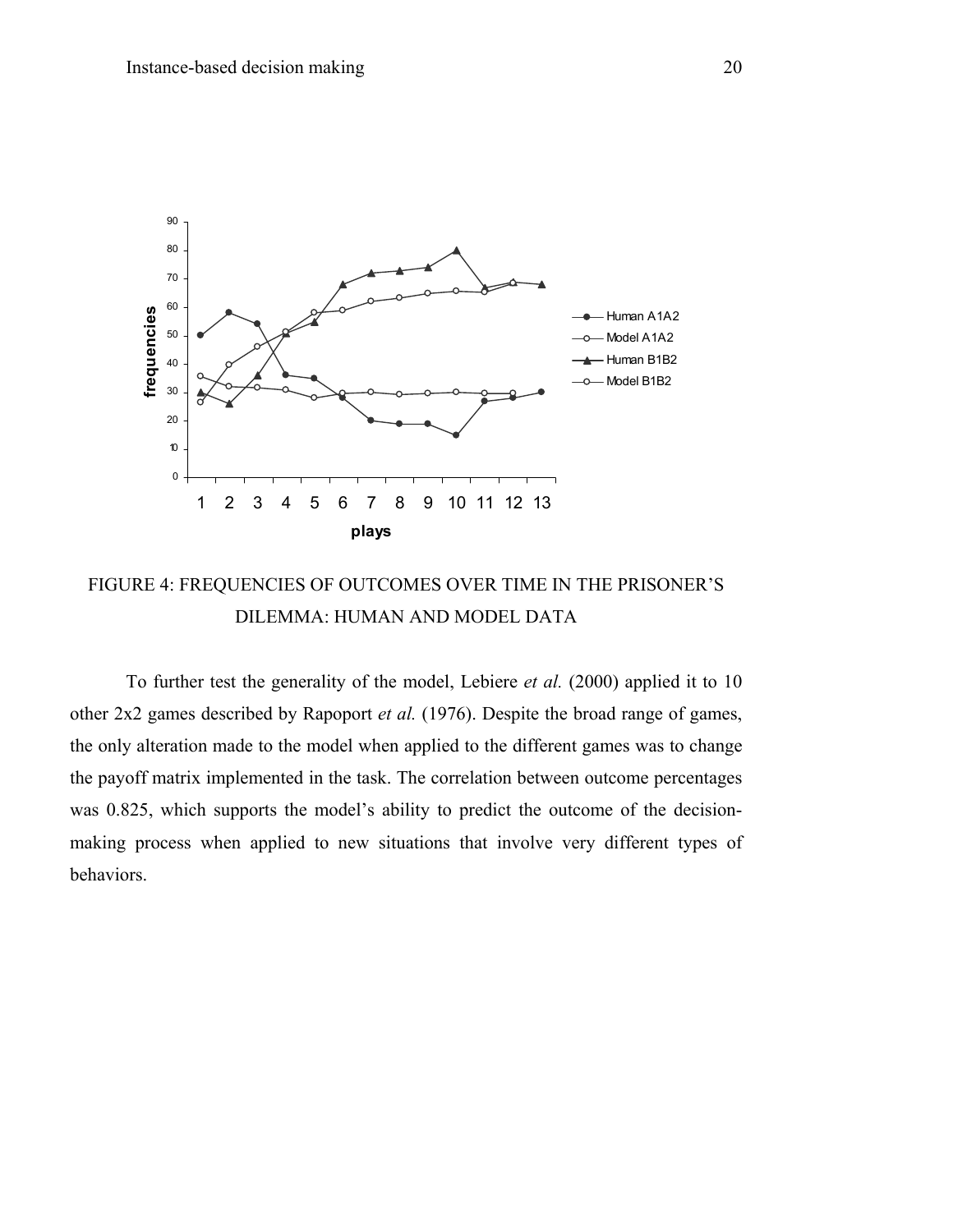# V. SCALING UP TO COMPLEXITY, UNCERTAINTY, AND DELAYED **FEEDBACK**

Although most of the situations confronted by the previously described models were not trivial and clearly captured some fundamental aspects of human decisionmaking, they shared a certain simplicity that is not reflective of real-world complexity. At each decision point, subjects (or the model) had a small number of discrete options (typically 2 or 3). The decision makers also received immediate feedback from their actions, which greatly aided in the learning process. Finally, although the decisionmaking process itself may have added a measure of uncertainty, the actual tasks were entirely deterministic. When studying human cognition it is essential to ascertain if the instance-based decision-making approach can indeed deal with more complex situations. Researchers have documented the use of this approach in complex tasks at the individual level (Gonzalez *et al.*, 2003).

The IBLT process has been implemented in the ACT-R architecture in the context of a dynamic task requiring resource allocation and scheduling (Gonzalez *et al., 2*003). This dynamic decision-making task, known as the 'Water Purification Plant' (WPP), involves uncertainty and feedback loops generated by the interrelationship of a user's decisions. WPP requires individuals to "purify" water via different treatment processes while acting under a deadline. They make these decisions while a simulation clock runs and must react as water arrives in different tanks and in unknown patterns.

This ACT-R model of IBLT relies heavily on the symbolic representations of ACT-R, but also reflects the subsymbolic processes described by the activation equation (and thus, the base-level learning equation), partial matching, and blending. Each instance has an activation value that depends on attention, base-level activation and learning, and other probabilities. Thus, rather than relying solely on past instances to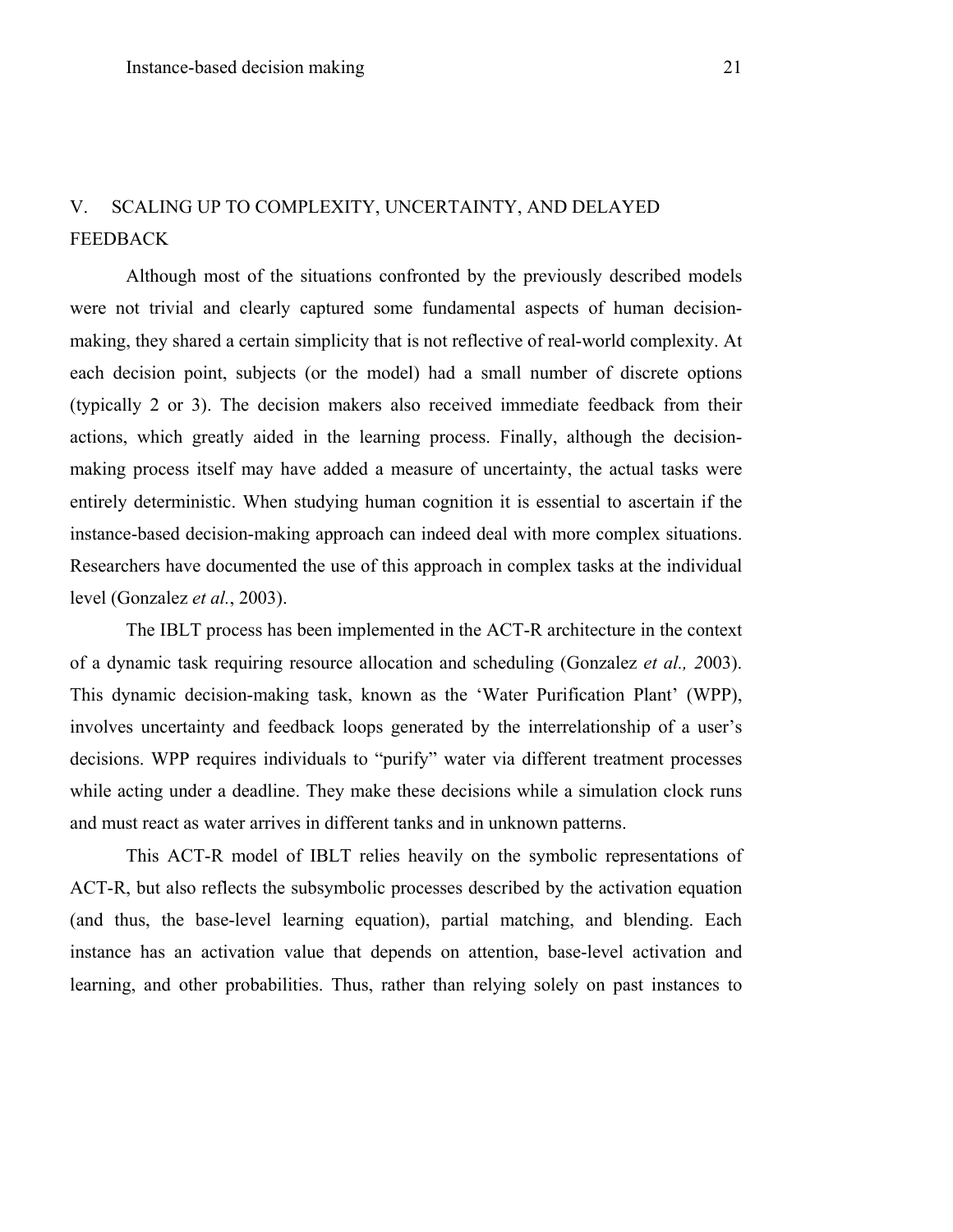guide decision making, IBLT incorporates many cognitive phenomena and mechanisms for decision making.

Researchers have used human data to validate this ACT-R model of IBLT. Gonzalez *et al.* (2003) articulate the step-by-step process by which WPP actuates the cognitive mechanisms proposed by IBLT. Figure 5 shows only the best fit of the model to human performance, with an  $r^2$  of .90. This fit resulted from a process in which the ACT-R model evaluates alternatives one by one, selecting them randomly when first exposed to the task and according to their expected utility after acquiring knowledge in the form of instances. The model uses a large number of instances, even if these instances are only slightly similar to the current situation, rather than one instance that is exactly the same as the current situation. Eventually, the model learns to react at the right speed to the changes in the environment and not to use much of the feedback, but rather to learn from the interaction with the environment.



FIGURE 5. MODEL AND HUMAN DATA COMPARISON OF PERFORMANCE OVER THE COURSE OF 18 TRIALS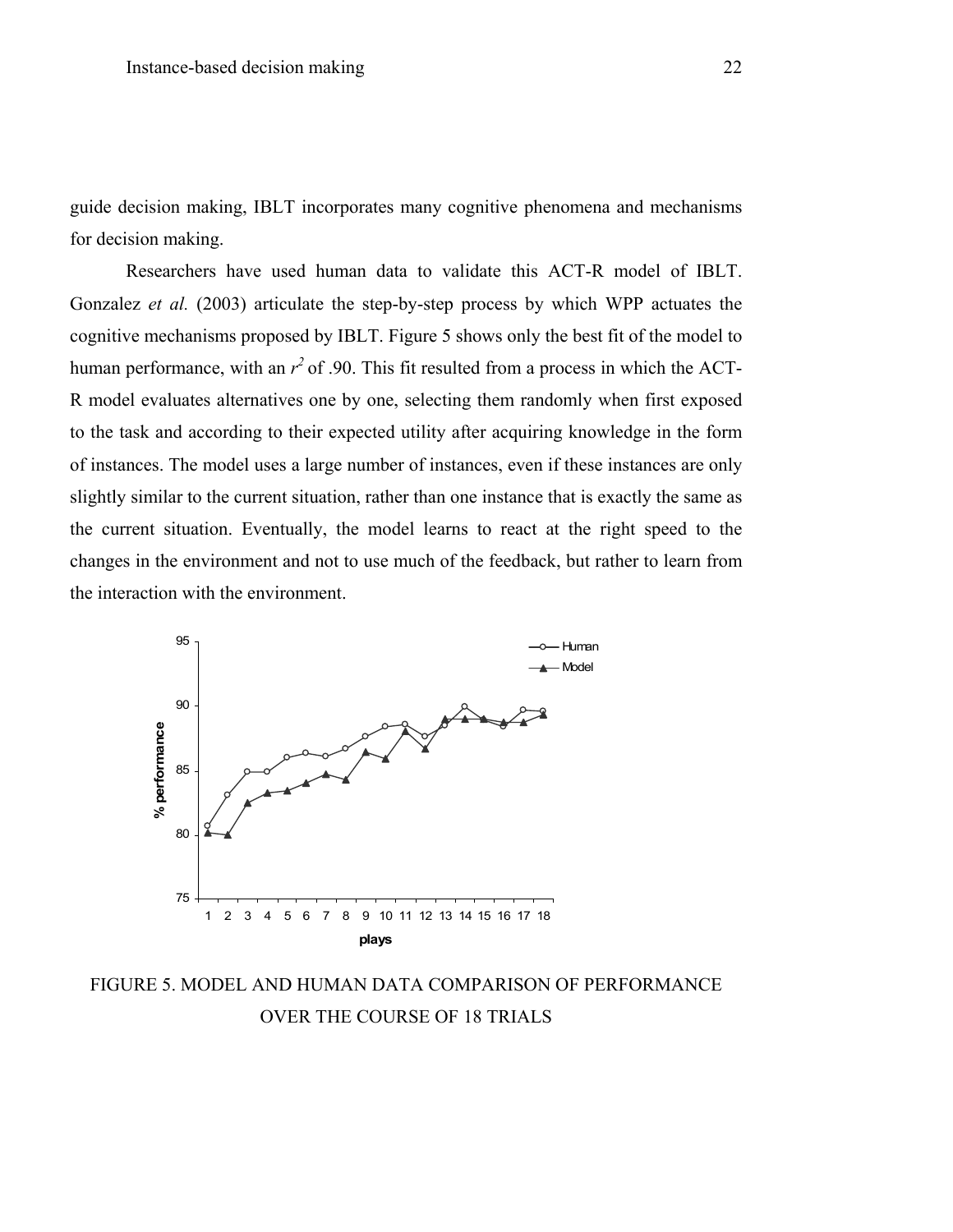Although the ACT-R model of WPP addresses issues of decision making in complex environment, many decision making tasks in the real world are performed in a team. The instance-based approach also suits team decision making. The well-known game of backgammon presents a slightly complex team situation characterized by delayed feedback and a large degree of uncertainty in the task itself. Backgammon is a two-person board game involving substantial complexity. Because players can use up to 30 pieces, and place each piece in 1 of 24 possible positions, there exist an exponentially large number of combinations and up to hundreds of possible moves at each step. Furthermore, players receive no definite feedback until the game is won or lost after as many as over a hundred moves. Finally, the use of dice in backgammon introduces an element of uncertainty that greatly dilutes the effectiveness of the players' look-ahead searches.

Researchers have developed an ACT-R backgammon model that uses the same instance-based decision-making principles described above (Sanner, Anderson, Lebiere and Lovett, 2000). Essentially, the model represents each possible move by breaking it down into its fundamental features, such as capturing a piece or forming a block, and thereby keeps each memory chunk manageably small, resulting in a fundamental cognitive constraint. Each feature in memory accumulates its history of contributing to wins and losses, and the model yields an evaluation of a particular move by combining and analyzing the various features constituting that move. The model selects the most promising move available at each step. Because high performance requires high sensitivity to subtle positional changes, the representation includes the exact position of each piece on the board. However, since some specific feature positions are unlikely to be seen often enough to build accurate representations, the model generalizes across similar positions when necessary by employing the partial matching (and blending) component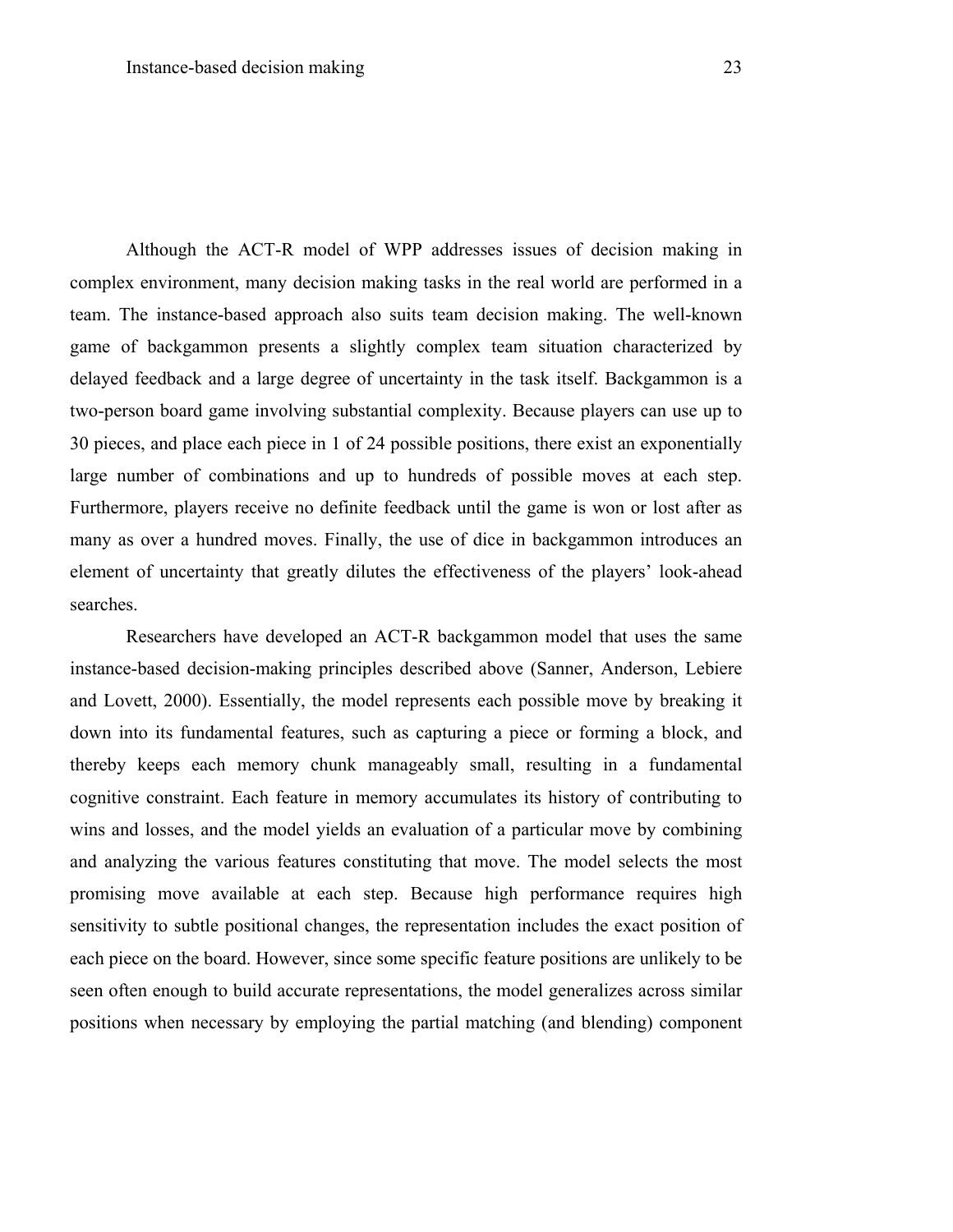of the activation equation, which allows retrieval of closely matching chunks. This sort of similarity-based generalization essentially captures the effect of distributed representations in connectionist networks.

Starting with this general representation, the model gradually builds its declarative knowledge based on the experience gained by playing against a relatively strong opponent. A publicly available evaluation function (Tesauro, 1992) was used to play with the ACT-R backgammon model. The model was trained for 1000 games against the 'expert' opponent. Figure 6 displays the percentage of games won over the 1000 games for the ACT-R model and the opponent's model. The results indicate the model requires approximately 100 games to learn to play relatively well and almost matches the performance of its strong opponent by 1000 games (See Sanner et al., for further analyses).



FIGURE 6: (A) PERCENTAGE OF WINS (O) AGAINST OPPONENT (X)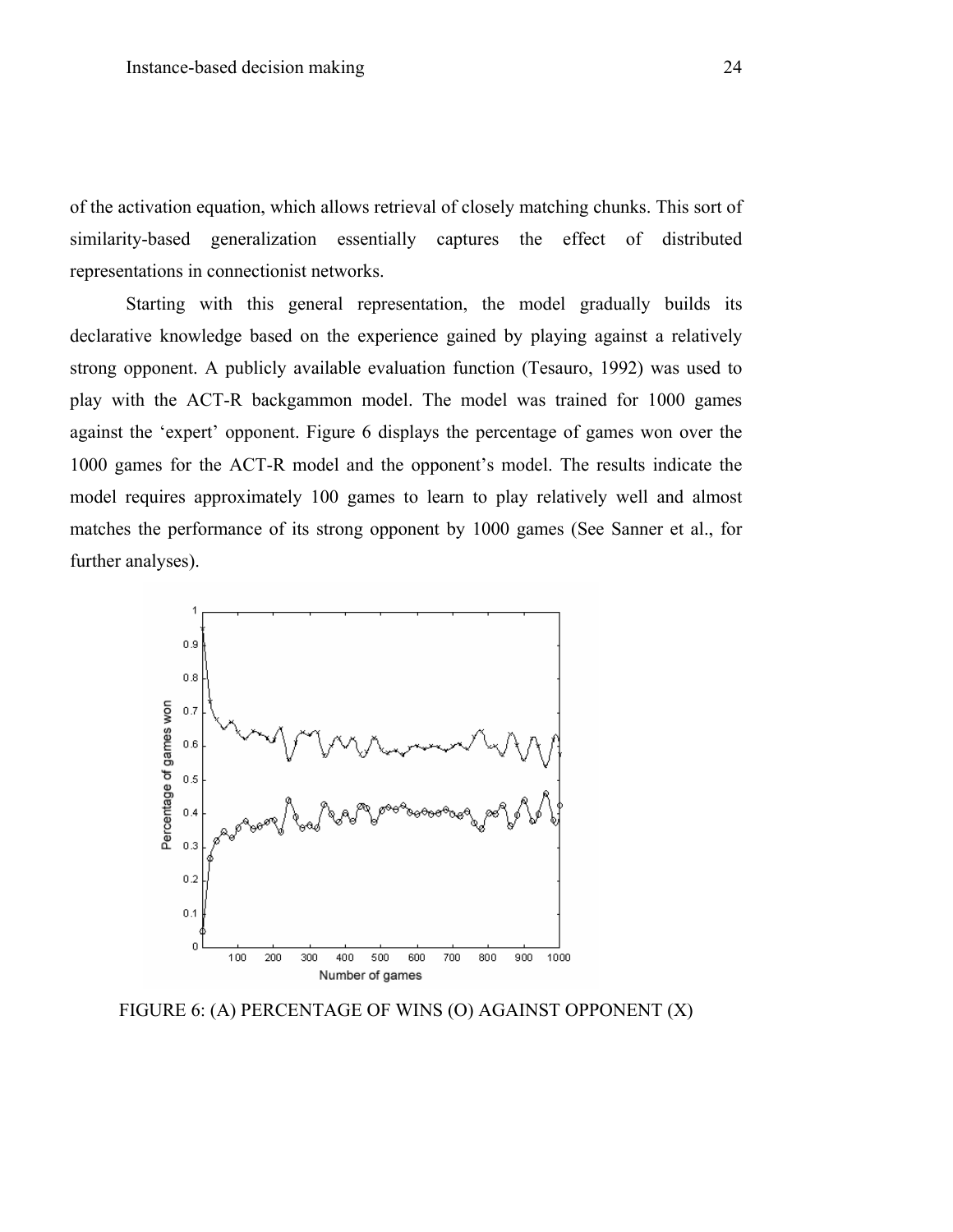### VI. CONCLUSION

This chapter describes ACT-R as a cognitive architecture that facilitates the development of decision-making models. In particular, we have summarized the instancebased approach to modeling decision making.

The models of decision making summarized in this chapter are based on two basic principles: a) the storage of instances in declarative memory and b) production rules that generate decisions by comparing the current situation to previous instances and selecting the most promising course of action by reviewing past experiences. Most importantly, the presented models are psychologically plausible—i.e., they are based upon a validated cognitive architecture and they can learn on a human-like scale of experience without requiring the excessive engineering of representational features. In general, results from multiple studies indicate the instance-based models that use the ACT-R learning mechanisms show sensitivity to strategic factors not built into the models but instead learned from experience.

Despite the success stories, cognitive modeling has often used to merely incorporate data fitting exercises that tweak the model *post hoc* to reproduce the subject data. Roberts and Pashler (2001) have raised this point forcefully, and researchers in the cognitive modeling community take this constraint seriously (Pew and Gluck, 2001; Roberts and Pashler, 2000). Cognitive modeling can provide a more useful insight into decision-making processes if the models make *a priori* predictions when applied to new situations. As more models are built for an increasing range of tasks, both the power and predictiveness of the cognitive architectures will increase.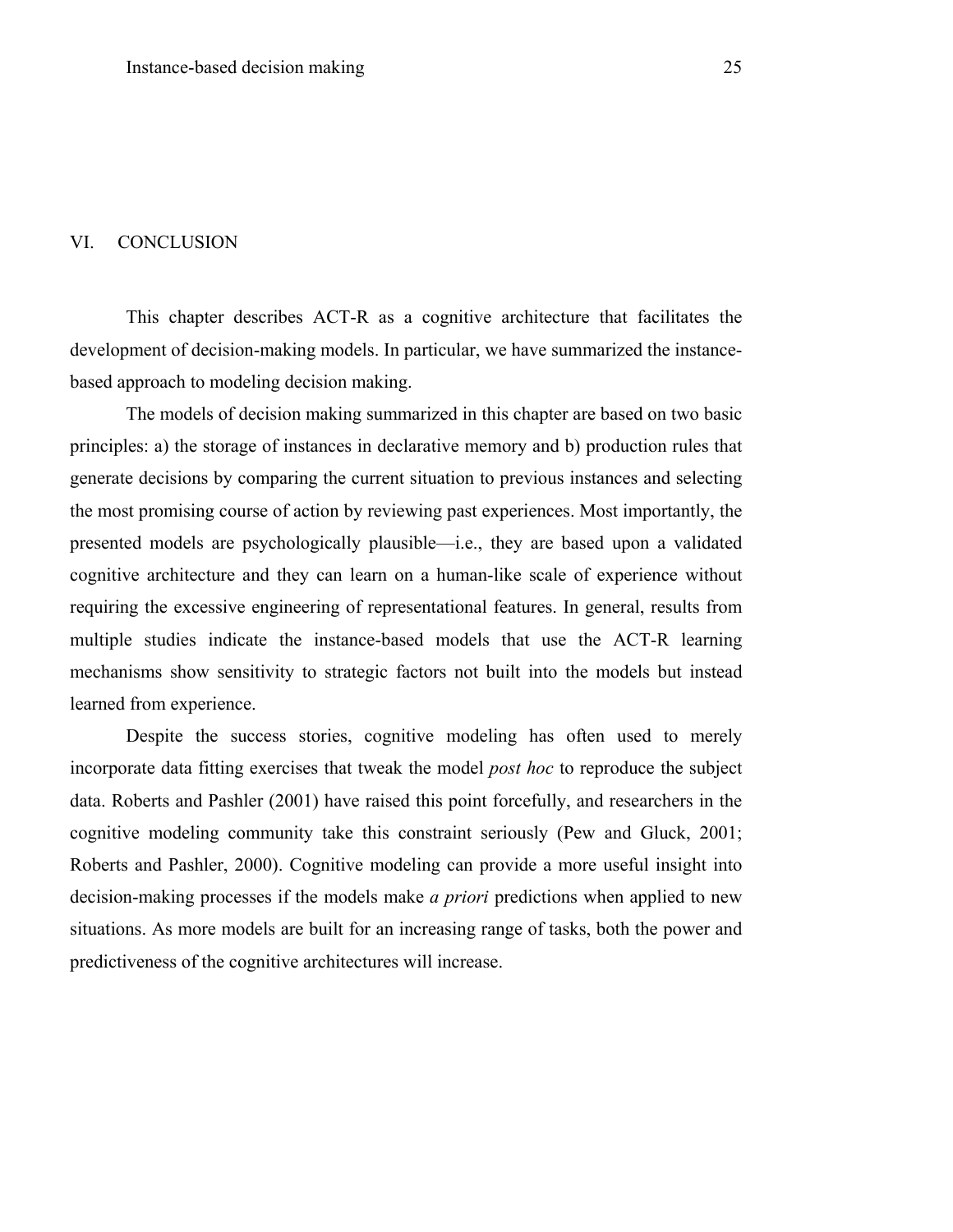Models of economic decision-making settings can benefit from a cognitive architecture like ACT-R. Not only is ACT-R a powerful computational architecture that combines most of the mechanisms required for economic settings, but compared to other computational approaches, ACT-R also provides a more realistic characterization of the flexibility and adaptability of human behavior. ACT-R's learning mechanisms supported by psychological research can effectively explain and represent transfer of knowledge.

*Carnegie Mellon University, US. Contact email:* **coty@cmu.edu** 

#### REFERENCES

- Anderson, J. R. (2002), "Spanning seven orders of magnitude: A challenge for cognitive modeling", *Cognitive Science,* 26, 85-112.
- Anderson, J. R. and Lebiere, C. (1998), *The atomic components of thought*. Hillsdale, NJ: Lawrence Erlbaum Associates.
- Anderson, J. R. Reder, L. M., and Lebiere, C. (1996), "Working memory: Activation limitations on retrieval. *Cognitive Psychology,* 30, 221-256.
- Anderson, J. R. and Schooler, L. J. (1991), "Reflections of the environment in memory", *Psychological Science,* 2, 396-408.
- Berry, D. C. and Broadbent, D. E. (1987) "The combination of explicit and implicit learning processes in task control", *Psychological Research,* 49, 7-15.
- Berry, D. E. and Broadbent, D. E. (1984), "On the Relationship between Task Performance and Associated Verbalized Knowledge", *The Quarterly Journal of Experimental Psychology,* 36A, 209-231.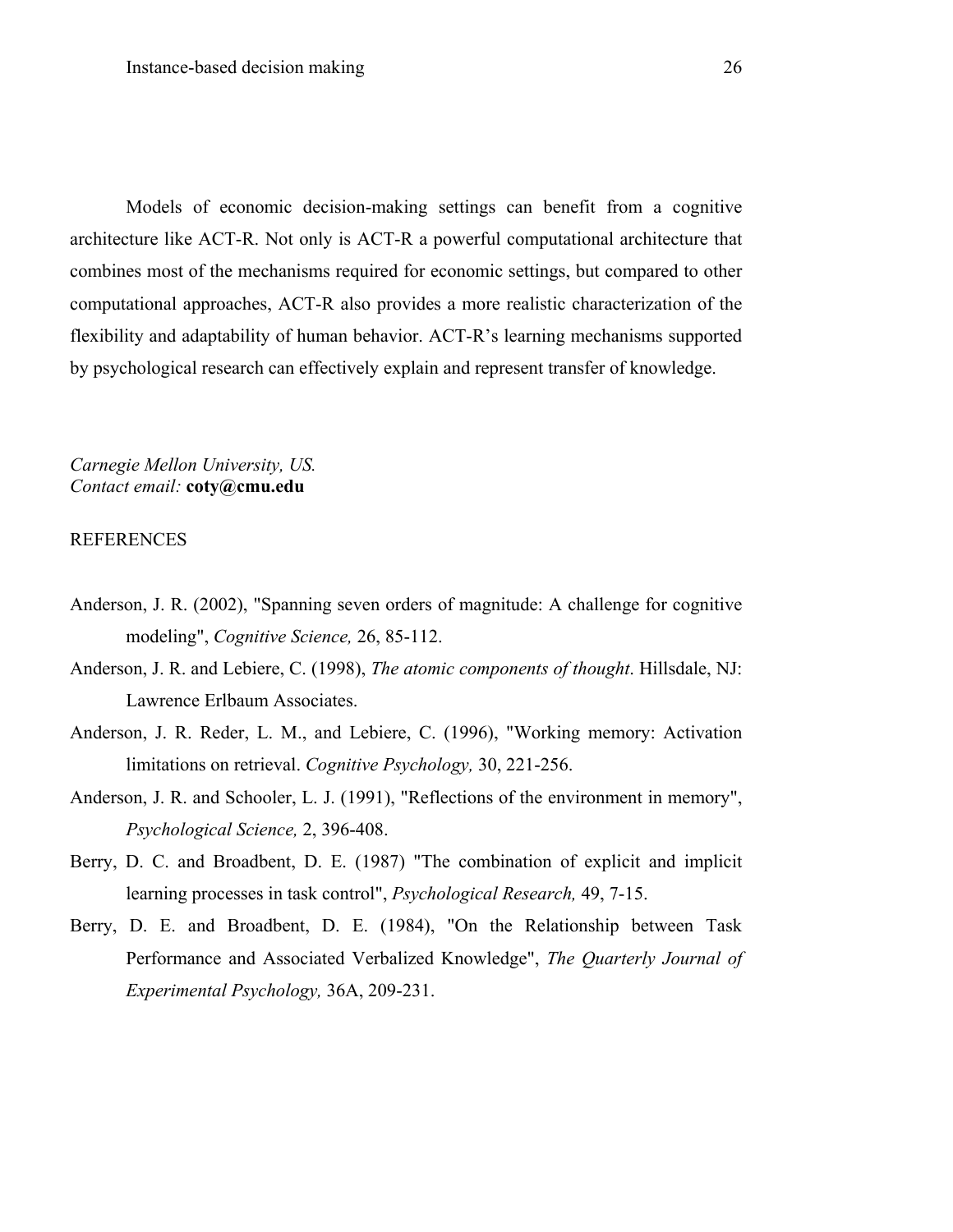- Broadbent, D. E. (1977), "Levels, hierarchies, and the locus of control", *Quarterly Journal of Experimental Psychology,* 29, 181-201.
- Broadbent, D. E. and Aston, B. (1978), "Human control of a simulated economic system", *Ergonomics,* 21, 1035-1043.
- Byrne, M. D. and Anderson, J. R. (1998), "Perception and action", In J. R. Anderson and C. Lebiere (Eds.), *The atomic components of thought* (pp. 167-200). Mahwah: Lea.
- Dienes, Z. and Fahey, R. (1995), "Role of specific instances in controlling a dynamic system", *Journal of Experimental Psychology: Learning, Memory and Cognition,*  21, 848-862.
- Dienes, Z. and Fahey, R. (1998), "The role of implicit memory in controlling a dynamic system", *Quarterly Journal of Experimental Psychology: Human Experimental Psychology,* 51A, 593-614.
- Gilboa, I. and Schmeidler, D. (1995), "Case-Based Decision Theory", *The Quarterly Journal of Economics,* 110, 605-639.
- Gilboa, I. and Schmeidler, D. (1996), "Case-based knowledge and induction", *unpublished manuscript*.
- Gonzalez, C., Lerch, J. F. and Lebiere, C. (2003), "Instance-based learning in dynamic decision making", *Cognitive Science,* 27, 591-635.
- Klein, G., Orasanu, J., Calderwood, R. and Zsambok, C. E. (Eds.). (1993), *Decision Making in Action: Models and Methods*, Norwood, New Jersey: Ablex Publishing Corporation.
- Lebiere, C., Wallach, D. and Taatgen, N. (1998), *Implicit and explicit learning in ACT-R,* Paper presented at the Second European Conference on Cognitive Modeling, Groningen, The Netherlands.